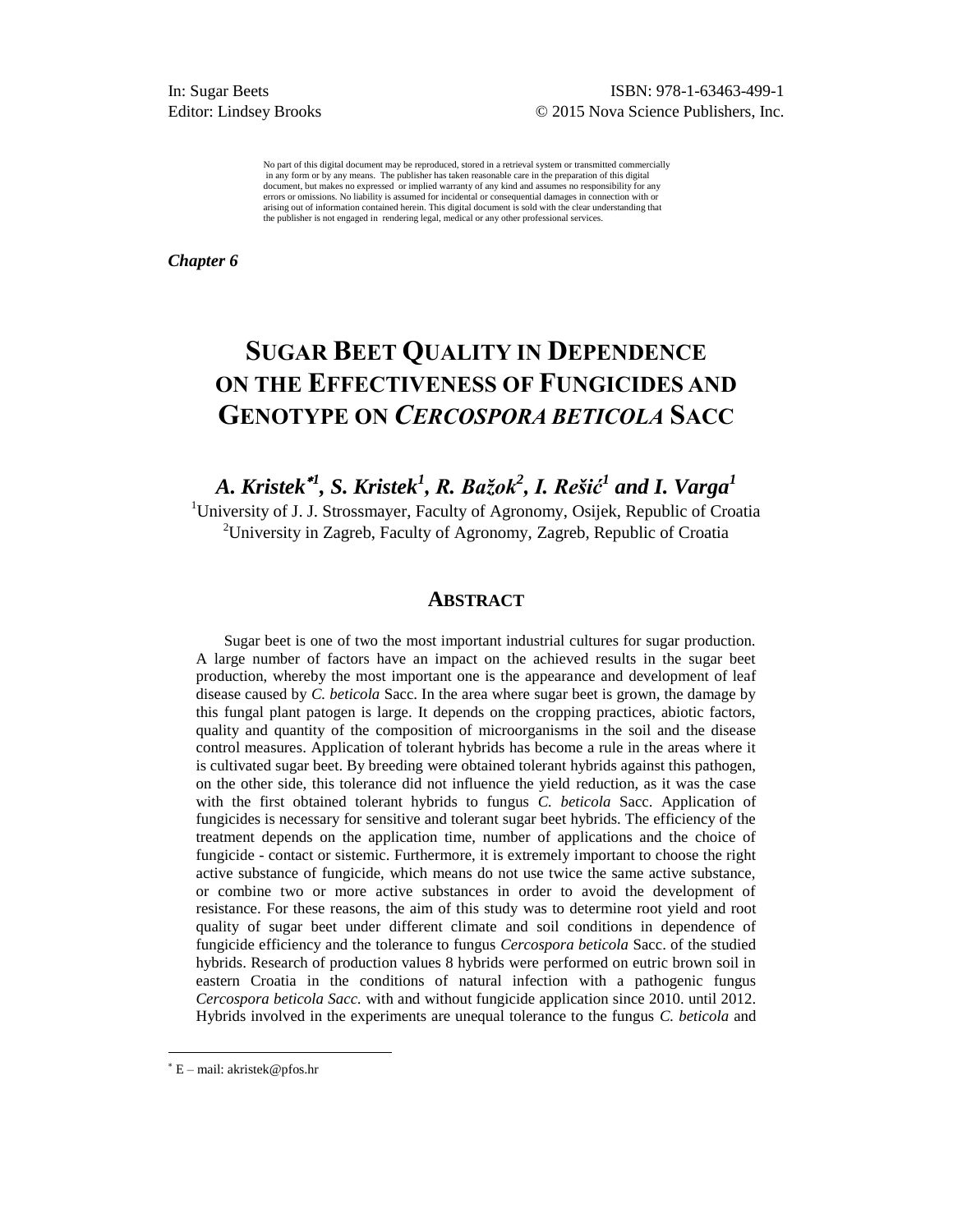they are ownership of four selection houses that sell sugar beet seed in the Republic of Croatia. Weather conditions during the research were significantly different. The first was with increased, while the remaining two with small amounts of rainfall compared to the long term average. In all three years monthly air temperatures during the growing period were elevated, especially 2012th year. The obtained results show strong dependence of yield and quality of the roots of through vegetation of conservation leaf, hybrids and year. Because of damage to the leaves, on variants where no treatment was carried out in relation to the well-preserved variant with three treatments, root yield was reduced by an average of 15.92 t ha<sup>-1</sup> (20,64%), sugar content 1,61 (rel. 10,37%) and sugar yield for  $3.07$  t ha<sup>-1</sup> (30,67%). Damages due to omitted fungicide application were highly significant for all hybrids, and the repeated use of fungicides to combat *C. beticola* Sacc., it is still mandatory and highly cost-effective measures in sugar beet production. On average of research by highest root yields hybrids were Boomerang, Colonia, KWS and Sandor. The highest sugar content were found in Colonia KWS, Asketa and Boomerang. Content of sugar in molasses best hybrid was Colonia KWS. By pure sugar yield significantly better than the others were hybrids Colonia KWS and Boomerang.

**Keywords**: sugar beets, hybrids*, Cercospora beticola* Sacc., yield, root quality

### **INTRODUCTION**

Sugar beet is one of the most important industrial cultures in Croatia and the only raw material for sugar production. Sugar beet is grown on about 25.000 ha annually. In the last five years, the average root yield was about  $52.0$  t ha<sup>-1</sup>, while the sugar content was about 15.67%. Neither the producers nor the root processors are satisfied with such results. A large number of factors have an impact on the achieved results in the sugar beet production, whereby the most important one is the appearance and development of leaf disease caused by *C. beticola* Sacc. In the area where sugar beet is grown, the damage by this fungal plant patogen is large. It depends on the cropping practices, abiotic factors, quality and quantity of the composition of microorganisms in the soil and the disease control measures. Sugar beet leaf spot is very harmful in all European countries with warm and humid summers (Ruppel, 1995). The most obvious damages are on the leaf surfaces. Generally, higher loss of leaf-mass is registered in cases of early and strong infections. Leaf-mass reduction leads to lower photosynthesis activity which results in lower yields and quality of sugar beet. Root yield reduction might be about 15-30% (Hoffman and Schmulterer, 1999, Sharifi et al., 2007, Wolf et al., 1998), but it might be also about 60% (Yoshimura et al., 1992). Kristek et al. (2006, 2008), testing a number of hybrids in conditions of natural infection with and without fungicide treatment, recorded a root yield loss of about 13%. Sugar content decrease might be about 2% (Wolf et al., 1998), or about 3-7% according to Yoshimura et al. (1992). Kristek et al. (2006, 2008) reported about mean sugar content decrease of 1.35%. Rešić (2003) reported that sugar content of the control plot was 0.40 - 1.35% lower in comparison with the once treated plot and 0.74 - 1.83% lower in comparison with the twice treated plot. Root yield loss and sugar content decrease in combination with increase of molasses elements at the same time results in pure sugar yield loss of 40 - 50% (Wolf, 1998). Biancardi et al. (2001) tested six hybrids with different levels of tolerance without fungicide application and with fungicide applications every 10 and 20 days after the incidence of disease and registered that the impact of genotype on pure sugar yield was always lower than the impact of fungicide applications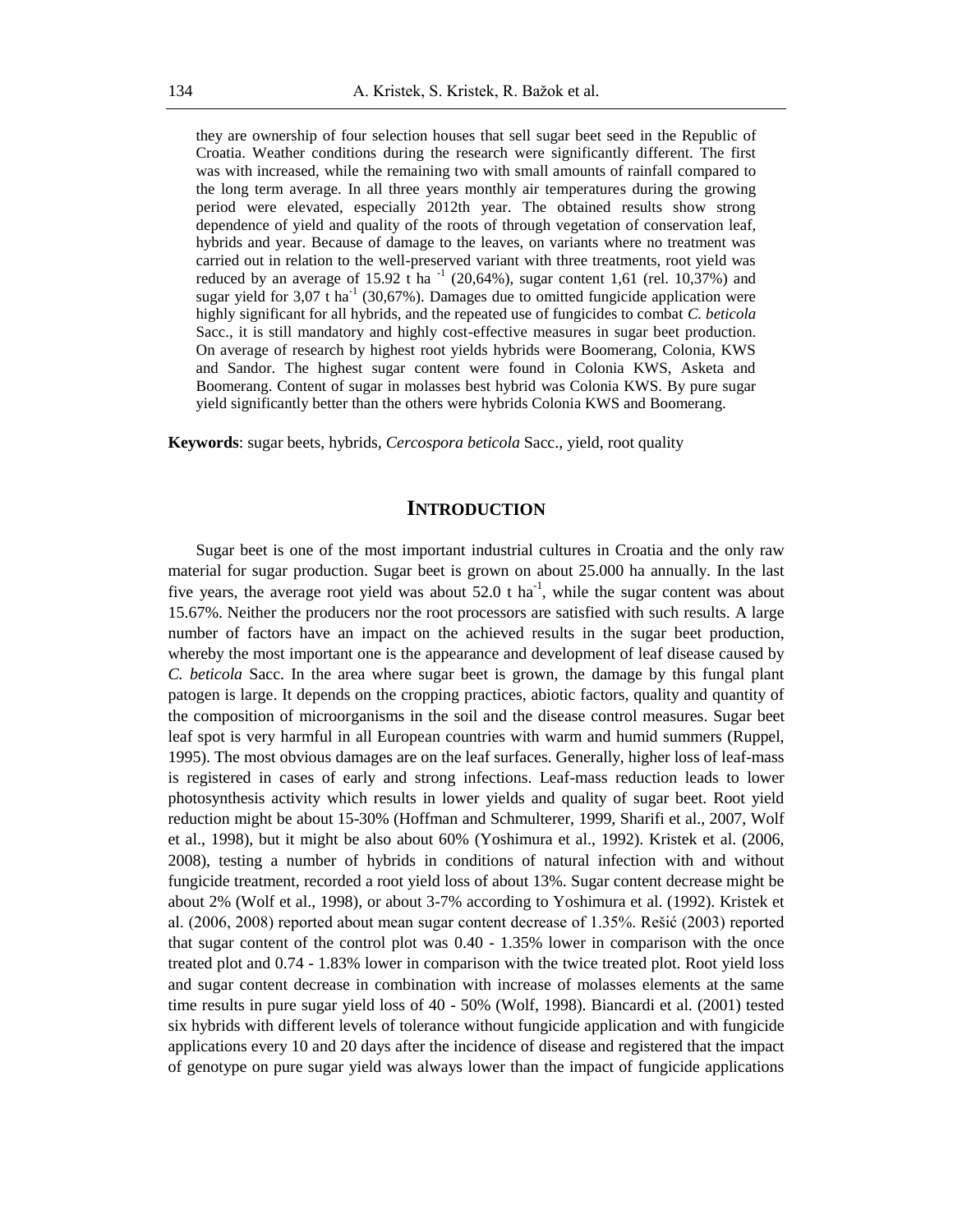on pure sugar yield. Control measures in leaf spot suppression includes cultural practices, seeding of tolerant hybrids and the use of fungicides. Preventive cropping practices include sowing of healthy and fungicide treated seeds, proper crop rotation and timely soil preparation, as well as timely organised fertilisation and weed control. A quality nutrition directly affects the sugar beet's health.

Application of tolerant hybrids has become a rule in Croatia. By breeding were obtained tolerant hybrids against this pathogen, on the other side, this tolerance did not influence the yield reduction, as it was the case with the first obtained tolerant hybrids to fungus *C. beticola* Sacc. Application of fungicides is necessary for sensitive and tolerant sugar beet hybrids aswell (Kristek et al., 2006, 2008). The efficiency of the treatment depends on the application time, number of applications and the choice of fungicide - cantact or sistemic. Furthermore, it is extremely important to choose the right active substance of fungicide, which means do not use twice the same active substance, or combine two or more active substances in order to avoid the development of resistance.

As regards the development of genetic tolerance, it is important to note that breeders tried to increase the genetic potential of hybrids, in the first place, and hybrids for most important quantity and quality properties, thereafter they tried to increase their resistance to most important diseases (*Rhizomania, C. beticola, R. solani*). Breeding for resistance to *C. beticola* and other diseases at all is very complicated because it is a relation between sugar beet, as a host plant, and the pathogen. Difficulties come from the fact that both organisms have their own heratibility and variability. Resistance to pathogenic fungus *C. beticola* is a very complex trait. Smith and Gaskill (1970) reported that the resistance to this fungus is controlled with 4-5 pairs of genes. In breeding it is often not possible to unite resistance with maximum root yield and root quality. As root yield and root quality have priority we still can not talk about totally tolerant sugar beet hybrids. So Kristek et al. (2006), testing the resistance of 26 sugar beet hybrids owned by the most significant plant breeding houses in Europe, concluded that the used hybrids do not show sufficient tolerance to fungus *C. beticola* and that in sugar beet production the application of fungicides can not be excluded.

The aim of this study was to determine root yield and root quality of sugar beet under different climate and soil conditions in dependence of fungicide efficiency and the tolerance to fungus *Cercospora beticola* Sacc. of the studied hybrids.

# **MATERIALS AND METHODS**

The research was conducted during the field experiments set up in eastern Croatia in the period from 2010 to 2012.

The experiment involved 8 different hybrids (Table 1) and 3 ways to suppress the pathogenic fungus *Cercospora beticola* Sacc. via fungicides (1-3 treatments). Considering the technical side of performing experiments, i.e., the use sowing machines and sprayers, the experiment was set up in a split-block scheme with 4 replications. Hybrids used in the experiment were declared as tolerant to *C. beticola* and remain the property of companies selling seed in Croatia. Only one, slightly older hybrid Belinda is declared sensitive to this disease.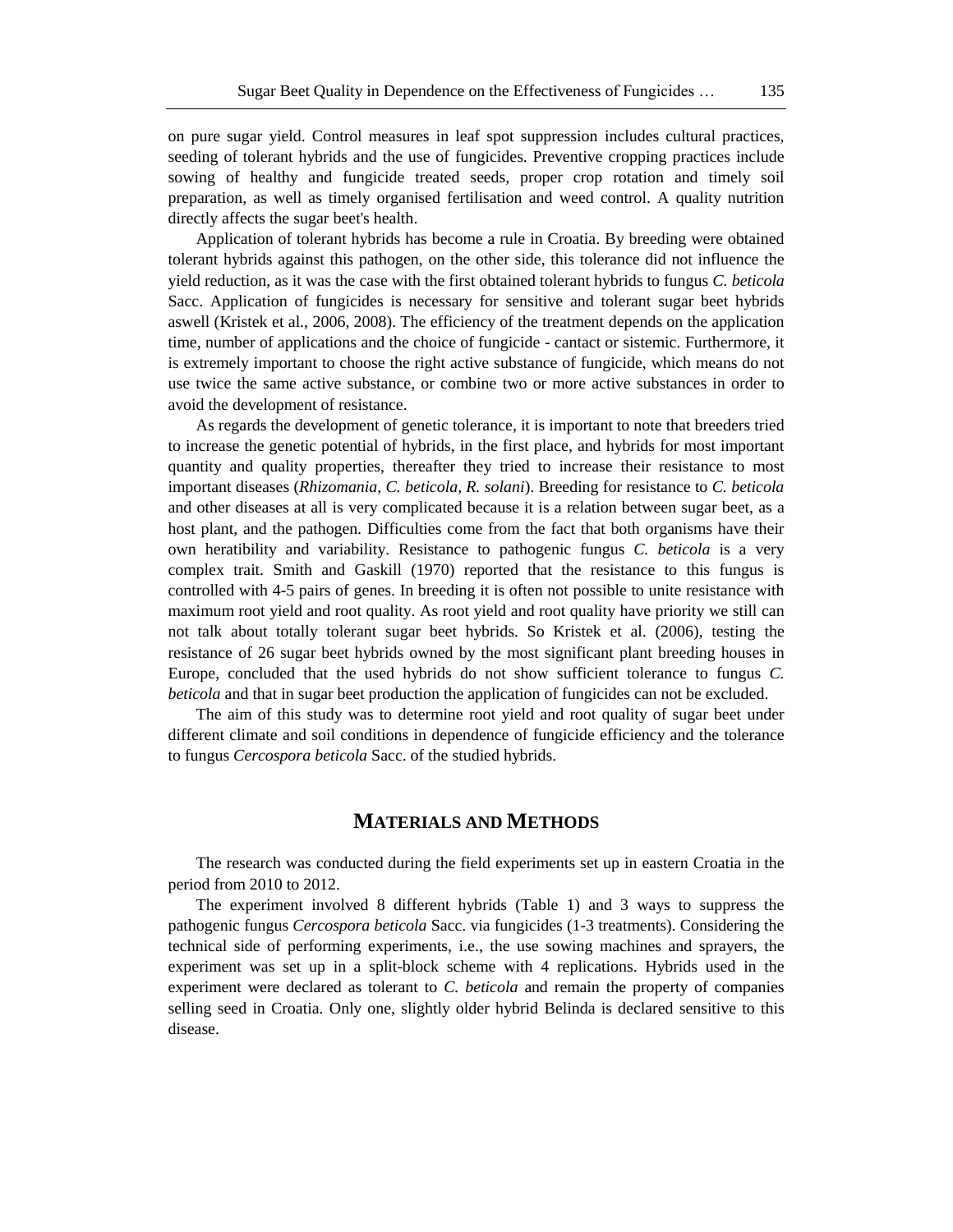| No.                      | Hybrid      | Company                   | Type*       | Tolerance** |
|--------------------------|-------------|---------------------------|-------------|-------------|
|                          | Belinda     | <b>KWS</b>                | Z           | R           |
|                          | Colonia KWS | <b>KWS</b>                | Z           | R, Cr       |
|                          | Elvis       | Strube                    | Z           | R, Cr       |
|                          | Sandor      | Strube                    | NZ          | R, Cr, Aph  |
| $\overline{\phantom{0}}$ | Boomerang   | SES - Van der Have        | $\mathbf N$ | R, Cr, Rh   |
| 6                        | Giraf       | SES - Van der Have        | Z           | R, Cr       |
|                          | Asketa      | Syngenta Seed - Hilleshög | Z           | R, Cr, Rh   |
| 8                        | Gazeta      | Syngenta Seed - Hilleshög | Z           | R, Cr, Rh   |

**Table 1. Hybrids of sugar beet in the study and declared their properties**

\*\*R - Rhizomania; Cr – Cercospora beticola Sacc.; Rh – Rhizoctonia solani Kühn;

Aph - Aphanomyces cochlioides Drechsler

 $* Z =$  low yield and high sugar ( $\Omega$ Sweet type")

 $N =$  intermediate in root yield and sugar content  $($ , normal type" $)$ 

 $NZ =$  between the N type and Z type.

We investigated three variants of fungicide application in protecting against pathogen *C. beticola* Sacc.:

- 1. control (not treated)
- 2. treated with fungicide one times
- 3. treated with fungicide three times

Experiments were set up on the eutric brown soil with the following characteristics: pH<sub>KCl</sub> - 5.22; pH<sub>H2O</sub> - 6.48; humus content - 2.39%; AL – P<sub>2</sub>O<sub>5</sub> - 21.40 mg/100g soil; AL –  $K_2O$  - 26.63 mg/100g soil. Size of the basic plots in the experiment was 72 m<sup>2</sup>, and consisted of 12 rows: width – 6 m, length – 12 m. The rounded plot was 20 m<sup>2</sup> (8 rows = 4 m wide x 5 m long).

Sugar beet sowing was conducted via pneumatic seed drill in the second half of March with the sowing row of 15.7 cm. Ordinary fertilization for this area was conducted; with the primary tillage was added up to 500 kg ha<sup>-1</sup> of NPK 5:15:30 and 80 kg ha<sup>-1</sup> of urea, before sowing was added up to 150 kg ha<sup>-1</sup> of KAN (27% N) and 70 kg ha<sup>-1</sup> of KAN was added in top- dressing. In total was added up to 121 kg ha<sup>-1</sup> of N<sub>2</sub>, 75 kg ha<sup>-1</sup> of P<sub>2</sub>O<sub>5</sub> and 150 kg ha<sup>-1</sup> of K2O. Weed control was obtained by applying herbicides after emergence and hand hoeing in the stand regulation. Herbicides which were used: Betanal Progress OF (Fenmedifam  $9\%$  + desmedifam 7% + etofumesat  $11\%$ ) – 0,6 l ha<sup>-1</sup>, Lontrel 300 SL (Klopiralid) – 0,25 l ha<sup>-1</sup> and Safari WG (Triflusulfuron metil) – 30 g ha<sup>-1</sup>, and combined on many occasions. Pest control was not necessary as the seeds of hybrids were processed by synthetic insecticide Gaucho FS 600 (imidaklopirid, 600 g  $1^{-1}$ ), which has full protection in sensitive stages of growth and development of sugar beet. Protection against *C. beticola* Sacc. pathogens was performed when 10% of leaves showed the presence of symptoms. The first fungicide treatment was performed on July 7 (2010), August 2 (2011) and July 27 (2012) in variant 2 and 3 with - 0.8 l ha<sup>-1</sup> of Eminent 125 EW (tetrakonazol 125 g l<sup>-1</sup>). The second treatment with 0.4 l ha<sup>-1</sup> of fungicide Sphera 535 EC (trifloksistrobin 375 g  $l^{-1}$  + ciprokonazol 160 g  $l^{-1}$ ) was performed on July 28 (2010), August 22 (2011) and August 20 (2012) only in variant 3. The third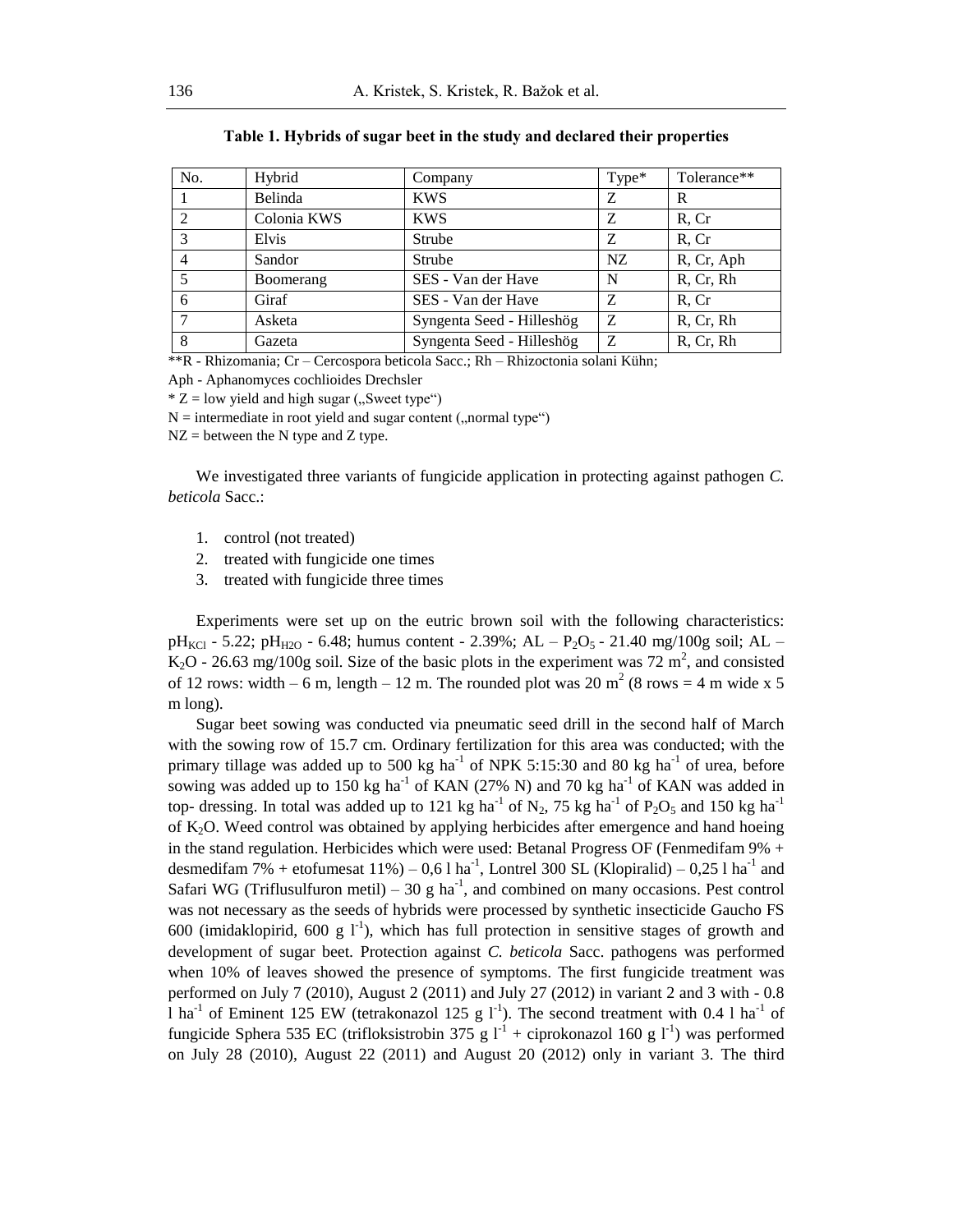treatment with 1.2 l ha<sup>-1</sup> of fungicide Opus team (epoksikonazol 84 g  $l^{-1}$  + fenpropimorf 250 g  $1<sup>1</sup>$ ) was applied only in variant 3 on August 20 (2010), August 15 in 2011 and August 12 in 2012. In mid-September was performed the visual assessment of *C. beticola* Sacc. pathogens presence and leaf damages using the scale Kleinwanzlebener Cercospora Tafel with a grade from 0 to 5.

The harvest was carried out in mid (16-18) October. After harvest the samples were taken to determine the root yield and quality. Using standard methods were determined the content of sugar, potassium, sodium and alpha-amino nitrogen (AmN) in the laboratory "Venema". Sugar content was determined by saccharimeter by cold digestion, the content of potassium and sodium via flame photometer and AmN content was determined by colorimetric method "blue number". Sugar yield and sugar content in molasses was determined according to Braunschweiger formula (Buchholz and associates, 1995).

The obtained data were processed by modern statistical methods (variance analysis) using computer programs for each year separately and the total for all three years. The year in which the experiments were carried out with each other were significantly differ by weather conditions.

Two years were dry with below-average monthly precipitation, and one (2010) was damp with 654 mm of rainfall in vegetation, which is even more than the average 244 mm/year. Particularly unfavorable for sugar beet growth and development was 2012 year that followed after dry 2011 as it came with a small reserve of water in the soil, and rainfall in the vegetation was less than the standard average. Besides, monthly mean temperature in the vegetation was significantly higher (2-3  $^{\circ}$ C) than the multi-year average temperature; in July and August it exceeded 24  $\degree$ C, which is 6  $\degree$ C higher than is needed for sugar beet in this period. During all three years of study in the first part of growing season (from emergence to the development of maximum leaf area), weather conditions were favorable for steady emergence and rapid foliage growth. The growth of broad roots significantly varied from year to year. Lack of precipitations in 2010 and now at the development stage is favorable for broad root growth, but in 2012 in two months (July, August) the precipitations amounted only 52 mm of rainfall. So little rainfall and very high temperatures almost completely prevented from the broad roots growth. The remaining two years at this stage provided equal and average conditions for the mass beets growth. At the stage of maximum sugar concentration, sugar beet needs little rainfall, only 35-40 mm per month. Poor conditions for maturation provided in moist 2010 and very dry 2012 thickened the root which was very dehydrated so precipitation that fell in September and October led only to a dilution of cell sap, and not to an increase in sugar content. As a result this year extracted beets turned out to be not mature enough because of high content of sodium and alpha-amino nitrogen.

# **RESEARCH RESULTS**

Achieved research results significantly varied depending on the weather conditions among the years and explored factors, such as the number of fungicide applications in measures of protection against leaf spot caused by *Cercospora beticola* Sacc. and hybrids. The impact of these factors will be analyzed through the most important parameters that determine the results in the production and processing of sugar beet.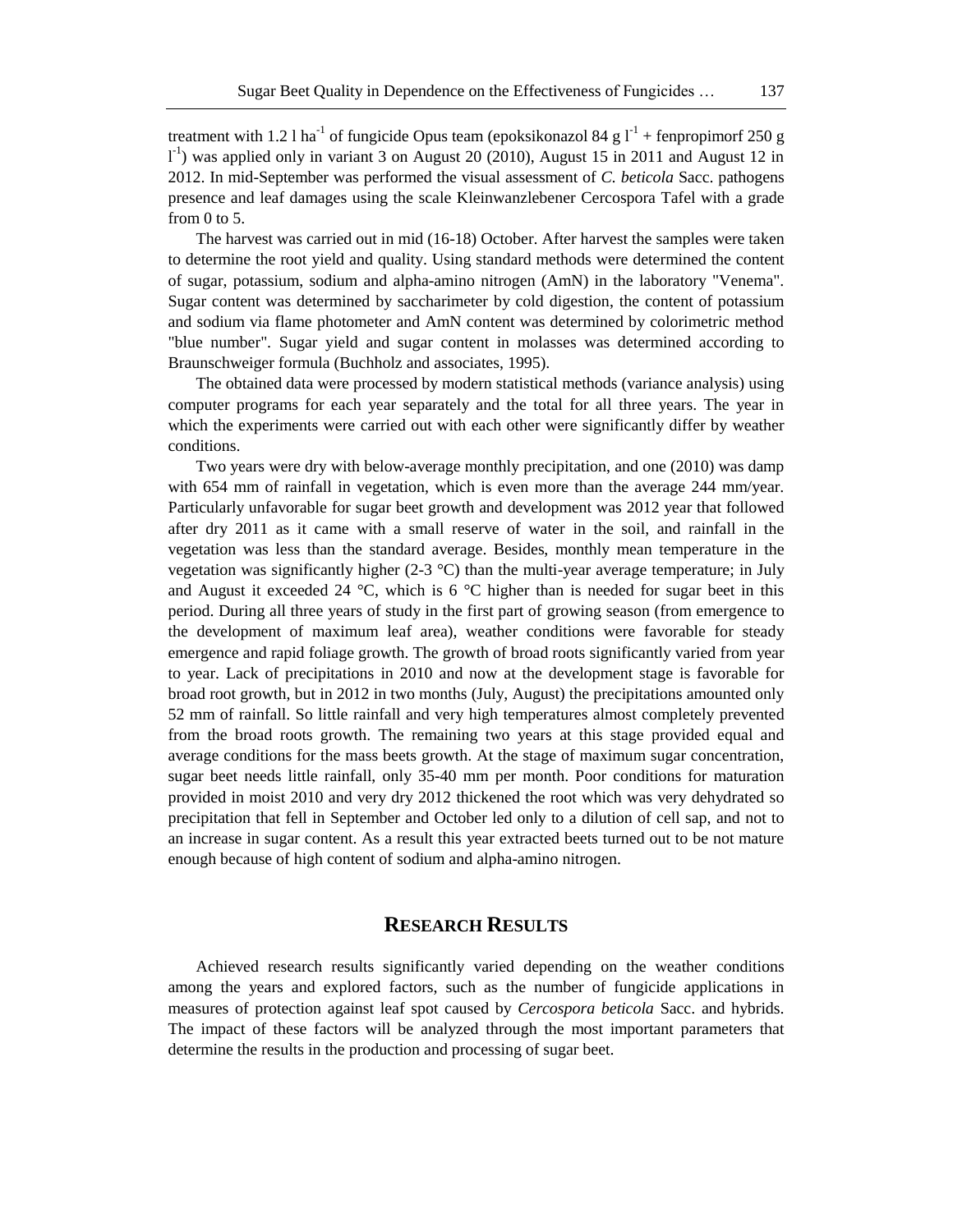# **ROOT YIELD**

During a three-years research an average root yield of about  $69.41$  t ha<sup>-1</sup> was realized (Table 2), which considering to the soil characteristics and production technology did not show particularly good production results.

**Table 2. Root yield (t ha-1 ) depending of hybrid, protection of fungicides and year**

| Hybrid (A)          | Variant (B)    | Year $(C)$ |            |            | Average    |  |
|---------------------|----------------|------------|------------|------------|------------|--|
|                     |                | 2010       | 2011       | 2012       |            |  |
| Belinda             | $\mathbf{1}$   | 73.38      | 51.03      | 42.91      | 55.77      |  |
|                     | $\overline{c}$ | 85.63      | 64.12      | 50.73      | 66.83      |  |
|                     | $\overline{3}$ | 96.07      | 68.48      | 57.30      | 73.95      |  |
| Average             |                | 85.03      | 61.21      | 50.31      | 65.52      |  |
| Colonia KWS         | 1              | 83.10      | 78.72      | 52.75      | 71.52      |  |
|                     | $\overline{2}$ | 93.07      | 82.00      | 57.15      | 77.41      |  |
|                     | $\overline{3}$ | 105.53     | 91.53      | 59.32      | 85.46      |  |
| Average             |                | 93.90      | 84.08      | 56.41      | 78.13      |  |
| Elvis               | 1              | 58.09      | 58.61      | 35.12      | 50.61      |  |
|                     | $\mathfrak{D}$ | 63.91      | 66.20      | 42.84      | 57.65      |  |
|                     | $\overline{3}$ | 65.27      | 68.17      | 45.30      | 59.58      |  |
| Average             |                | 62.42      | 64.33      | 41.09      | 55.95      |  |
| Sandor              | $\mathbf{1}$   | 82.71      | 73.20      | 48.96      | 68.29      |  |
|                     | $\overline{2}$ | 97.80      | 85.79      | 51.62      | 78.40      |  |
|                     | $\overline{3}$ | 118.27     | 86.44      | 58.40      | 87.70      |  |
| Average             |                | 99.59      | 81.81      | 52.99      | 78.13      |  |
| Boomerang           | 1              | 84.45      | 77.08      | 55.08      | 72.20      |  |
|                     | $\overline{2}$ | 98.69      | 79.44      | 63.55      | 80.56      |  |
|                     | 3              | 106.20     | 83.72      | 60.30      | 83.41      |  |
| Average             |                | 96.45      | 80.08      | 59.64      | 78.72      |  |
| Giraf               | 1              | 62.08      | 58.96      | 46.00      | 55.68      |  |
|                     | $\overline{2}$ | 75.71      | 72.75      | 55.42      | 67.96      |  |
|                     | $\overline{3}$ | 87.80      | 76.73      | 61.20      | 75.24      |  |
| Average             |                | 75.20      | 69.48      | 54.21      | 66.29      |  |
| Asketa              | 1              | 69.35      | 72.07      | 43.15      | 61.51      |  |
|                     | $\overline{2}$ | 76.96      | 79.25      | 49.65      | 68.62      |  |
|                     | $\overline{3}$ | 95.07      | 84.64      | 52.80      | 77.50      |  |
| Average             |                | 80.45      | 78.65      | 48.53      | 69.21      |  |
| Gazeta              | 1              | 60.02      | 61.25      | 40.93      | 54.07      |  |
|                     | $\overline{2}$ | 70.20      | 69.23      | 46.03      | 61.82      |  |
|                     | $\overline{3}$ | 98.67      | 72.95      | 50.98      | 74.20      |  |
| Average             |                | 76.30      | 67.81      | 45.98      | 63.36      |  |
| Total average 1     |                | 71.64      | 66.37      | 45.61      | 61.21      |  |
| Total average 2     |                | 82.75      | 74.85      | 52.12      | 69.91      |  |
| Total average 3     |                | 96.61      | 79.08      | 55.70      | 77.13      |  |
| Total average       |                | 83.67      | 73.43      | 51.15      | 69.41      |  |
| LSD <sub>0.05</sub> |                | $A - 4.25$ | $A - 4.08$ | $A - 3.83$ | $A - 4.98$ |  |
|                     |                | $B - 3.49$ | $B - 3.99$ | $B - 2.74$ | $B - 4.23$ |  |
|                     |                |            |            |            | $C - 3.95$ |  |
| LSD <sub>0,01</sub> |                | $A - 5.59$ | $A - 5.38$ | $A - 5.06$ | $A - 6.58$ |  |
|                     |                | $B - 4.61$ | $B - 5.27$ | $B - 3.60$ | $B - 5.59$ |  |
|                     |                |            |            |            | $C - 5.26$ |  |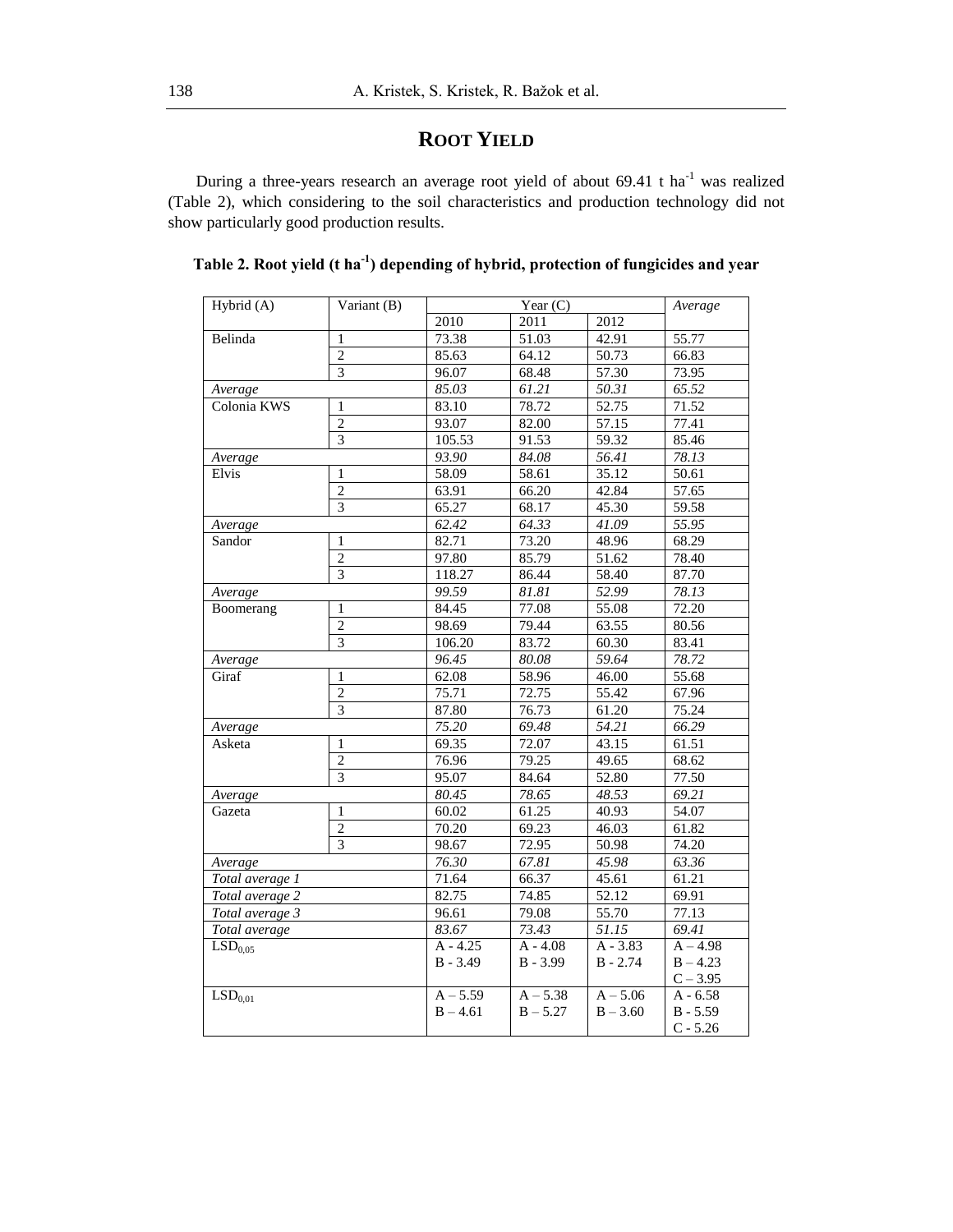Main reason for this, primarily, were unfavorable weather conditions (drought stress and high air temperatures) during two years of research. This is the main reason for great yield variability among years. The highest mean root yield was  $83.67$  t ha<sup>-1</sup> in 2010, where during the vegetation the largest amount of rainfall was registered. The smallest mean root yield was achieved in 2012 and was about  $51.15$  t ha<sup>-1</sup>, in that year the amount of rainfall was below long term average with unfavourable water distribution and higher mean air temperatures. Achieved mean root yield in the favourable year (2010) was about 63.58% higher than the mean root yield in the less favourable year (2012).

This data tells about very strong influence of weather conditions on sugar beets root yield. An significant impact on the root yield had the protection of leaf disease caused by *C. beticola* Sacc. On the treatment without fungicide application (variant 1), in research average, the lowest root yield of  $61.21$  t ha<sup>-1</sup> was achieved. The yield reduction of beets on this treatment, because of leaf damages in regard to the treatment with repeated fungicide applications (variant 3), where was mostly little damages at the end of vegetation, was in average about 15.92 t ha<sup>-1</sup> or 20.64%. Already one fungicide application (variant 2) reduced leaf damages, so the yield reduction on variant 1 compared to variant 2 was about 8.70 t ha<sup>-1</sup> or 12.45%. These data show that by such agro-climatical conditions one fungicide application is not enough. This is especially valid for humid years like 2010 where on treatments with one application the root yield was lower by 13.86 t ha<sup>-1</sup> or 14.05% compared to treatments with three applications. In the remaining two years the difference between variant 2 and variant 3 was much smaller (about 4 t ha<sup>-1</sup> or by 6-7%). The differences in root yield and between studied hybrids are significant. In research average, the highest root yield  $(78 \text{ t ha}^{-1})$ was achieved with the following hybrids: Boomerang, Colonia KWS and Sandor. At the same time in the climatic favourable year 2010 with good protection against *C. beticola* Sacc. these hybrids achieved high root yields - over 100 t ha<sup>-1</sup>. The lowest root yields on treatments without fungicide application, in an three-years average, were achieved with hybrid Belinda which is declared to be sensitive to *C. beticola* (55.77 t ha<sup>-1</sup>), but also with tolerant hybrids to *C. beticola* like Elvis (50.61 t ha<sup>-1</sup>), Gazeta (54.07 t ha-1) and Giraf (55.68 t ha<sup>-1</sup>).

#### **Sugar Content**

The average sugar content in sugar beets during all years of research and for all hybrids was low and amounted only 14.88% (Table 3). Weather conditions had significantly affected on sugar content in roots. The highest sugar content of 15.52% was achieved in 2012, in which the lowest, only 13.93%, was achieved in 2010. During the research highest sugar content average was achieved by hybrid Colonia KWS and amounted 15.40%. In the same range, with no significant differences in sugar content, were two more hybrids (Asketa i Boomerang). The lowest sugar content average during the research was achieved by hybrids Sandor and Giraf.

Fungicide application significantly affected on sugar content. Lowest mean sugar content of about 13.92% was achieved on treatments without fungicide application and highest mean sugar content of about 15.53% was achieved on treatments with three fungicide applications. With just one fungicide application against disease caused by *Cercospora beticola* Sacc. the sugar content was, compared to the control, significantly increased, in average by 1.27%. The largest increase was in humid 2010 and the average for all hybrids amounted 1.47%.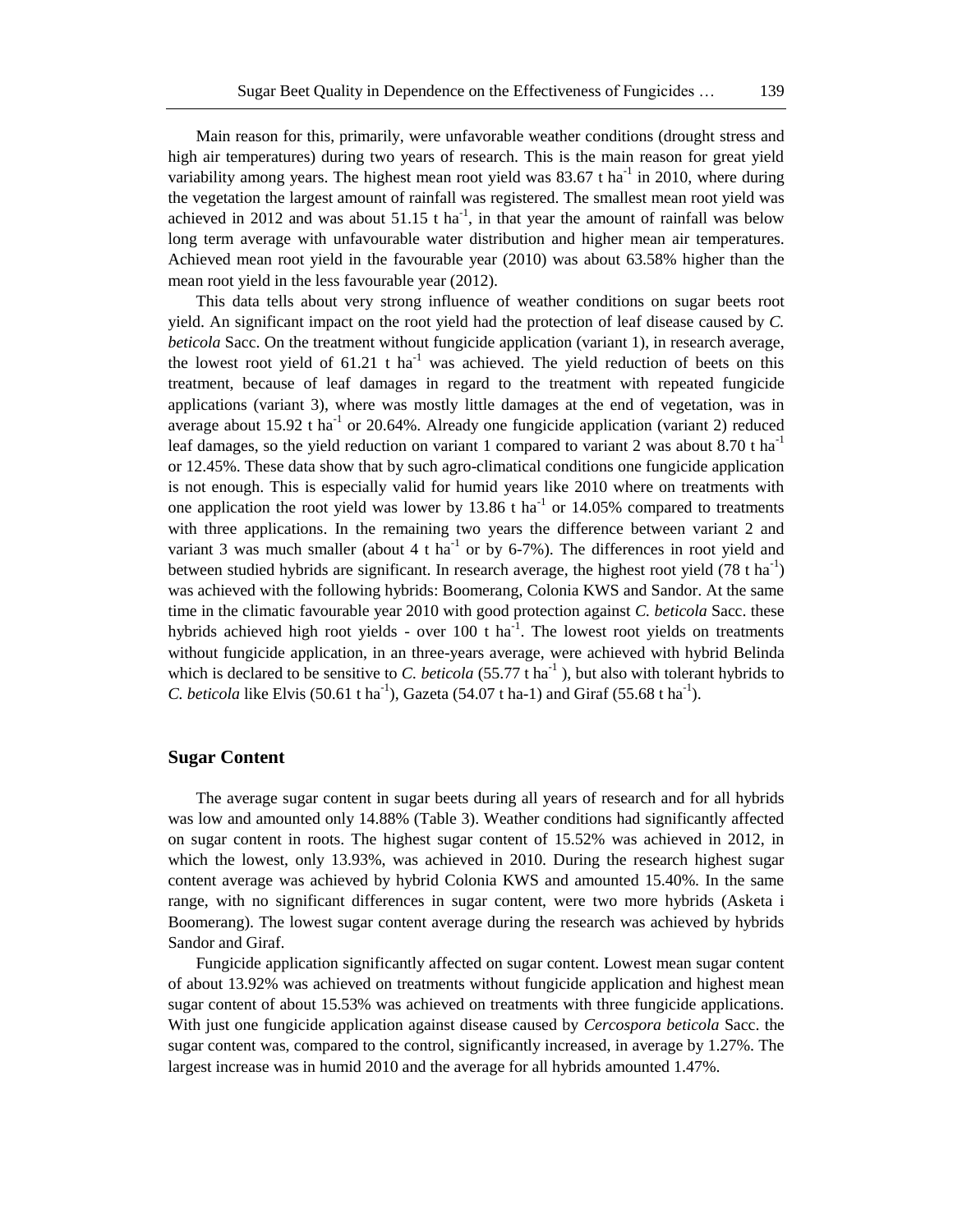| Hybrid (A)                     | Variant (B)             | Year $(C)$ | Average    |            |            |
|--------------------------------|-------------------------|------------|------------|------------|------------|
|                                |                         | 2010       | 2011       | 2012       |            |
| Belinda                        | 1                       | 11.90      | 13.65      | 14.95      | 13.38      |
|                                | $\overline{2}$          | 13.81      | 15.10      | 15.75      | 14.89      |
|                                | $\overline{3}$          | 14.59      | 15.21      | 16.07      | 15.29      |
| Average                        |                         | 13.43      | 14.65      | 15.47      | 14.52      |
| Colonia KWS                    | 1                       | 14.01      | 14.72      | 15.00      | 14.58      |
|                                | $\overline{2}$          | 15.08      | 15.77      | 16.10      | 15.65      |
|                                | $\overline{3}$          | 15.65      | 15.99      | 16.31      | 15.98      |
| Average                        |                         | 14.91      | 15.49      | 15.80      | 15.40      |
| Elvis                          | 1                       | 12.29      | 14.95      | 14.51      | 13.92      |
|                                | $\overline{2}$          | 13.80      | 16.12      | 15.78      | 15.23      |
|                                | $\overline{3}$          | 14.44      | 16.44      | 16.17      | 15.68      |
| Average                        |                         | 13.51      | 15.84      | 15.49      | 14.94      |
| Sandor                         | $\mathbf{1}$            | 12.23      | 13.47      | 14.07      | 13.26      |
|                                | $\overline{c}$          | 14.12      | 14.98      | 15.41      | 14.84      |
|                                | $\overline{3}$          | 14.49      | 15.00      | 15.72      | 15.07      |
| Average                        |                         | 13.61      | 14.48      | 15.07      | 14.39      |
| Boomerang                      | $\mathbf{1}$            | 12.82      | 14.83      | 15.52      | 14.39      |
|                                | $\overline{c}$          | 14.62      | 15.94      | 15.70      | 15.42      |
|                                | $\overline{3}$          | 14.93      | 16.11      | 15.94      | 15.66      |
| Average                        |                         | 14.12      | 15.63      | 15.72      | 15.16      |
| Giraf                          | $\mathbf{1}$            | 12.40      | 13.69      | 14.17      | 13.42      |
|                                | $\overline{2}$          | 13.91      | 15.39      | 15.49      | 14.93      |
|                                | $\overline{3}$          | 13.14      | 15.99      | 15.70      | 14.94      |
| Average                        |                         | 13.15      | 15.02      | 15.12      | 14.43      |
| Asketa                         | $\mathbf{1}$            | 14.07      | 14.58      | 15.12      | 14.59      |
|                                | $\overline{2}$          | 14.97      | 15.66      | 16.00      | 15.54      |
|                                | $\overline{\mathbf{3}}$ | 15.33      | 16.03      | 16.08      | 15.81      |
| Average                        |                         | 14.74      | 15.42      | 15.73      | 15.32      |
| Gazeta                         | $\mathbf{1}$            | 12.50      | 14.19      | 14.88      | 13.89      |
|                                | $\overline{2}$          | 13.69      | 15.39      | 15.98      | 15.02      |
|                                | $\overline{3}$          | 15.54      | 15.51      | 16.30      | 15.78      |
| Average                        |                         | 13.91      | 15.03      | 15.72      | 14.89      |
| Total average 1                |                         | 12.78      | 14.26      | 14.73      | 13.92      |
| Total average 2                |                         | 14.25      | 15.44      | 15.78      | 15.19      |
| Total average 3                |                         | 14.76      | 15.79      | 16.04      | 15.53      |
| Total average                  |                         | 13.93      | 15.20      | 15.52      | 14.88      |
| LSD <sub>0.05</sub>            |                         | $A - 0.34$ | $A - 0.25$ | $A - 0.18$ | $A - 0.35$ |
|                                |                         | $B - 0.45$ | $B - 0.36$ | $B - 2.74$ | $B - 0.33$ |
|                                |                         |            |            |            | $C - 0.39$ |
| $\overline{\text{LSD}}_{0,01}$ |                         |            | $A - 0.33$ | $A - 0.31$ | $A - 0.46$ |
|                                | $B - 0.45$              | $B - 0.47$ | $B - 0.24$ | $B - 0.44$ |            |
|                                |                         |            |            | $C - 0.51$ |            |

**Table 3. Sugar content (%) depending of hybrid, protection of fungicides and year**

A significantly increase in sugar content was also achieved on treatments with three fungicide applications. This treatment compared to the one with only one fungicide application showed that sugar content was in average increased by 0.34%. The increase in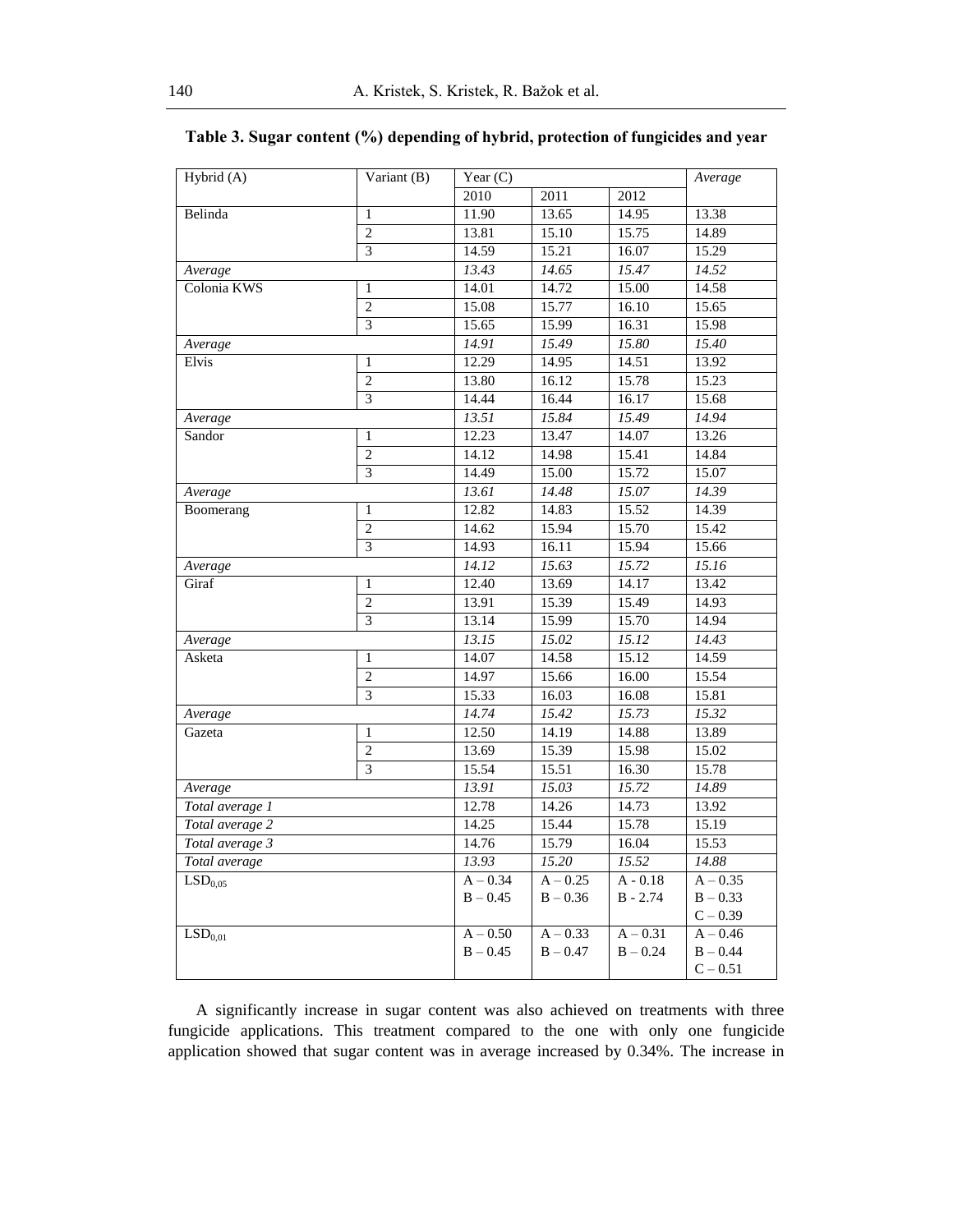sugar content due to implemented disease control depended also largely on hybrids. In threeyears average during the research, variant 3 compared to variant 1, highest increase in sugar content was achieved with hybrids Belinda (1.91%), Gazeta (1.89%) and Sandor (1.81%), which in the lowest increase in sugar content was achieved with hybrids Asketa (1.22%), Boomerang (1.27%) and Colonia KWS (1.40%). It follows that neither the increase in sugar content within fungicide application does not depend on the characteristics of declared tolerance to *C. beticola*, also the lowest mean sugar content on treatments without fungicide application was achieved with three hybrids (Sandor, Belinda and Giraf). With three fungicide applications in 2012 achieved mean sugar content was about 16.04% with highest values by following hybrids: Colonia KWS (16.31), Gazeta (16.30%) and Elvis (16.17%).

## **SUGAR IN MOLASSES**

The average sugar content in molasses during the research was about 2.57% per beet (Table 4), which can be assessed as a good result. This indicator was mostly influenced by weather characteristics during growing season, then by hybrid, in which the influence of fungicide application was small. The highest sugar content in molasses per beet (3.20%) was achieved in 2012, where beets because of unfavourable weather characteristics (high air temperatures and drought) during the second half of vegetation had disrupted flow of development, so the sugar beets at harvest were unripe with high content of sodium and alpha-amino nitrogen. During 2013 in average 1% more sugar was lost compared to 2012. Hybrids with extremely high sugar content in molasses values were: Gazeta, Asketa, Belinda and Giraf (3.39% - 3.25%), whereby significantly better results were achieved with hybrid Colonia KWS (2.68%). The average loss of sugar in molasses per beet in 2010 was about 2.21%, which is a very good result. Highest losses in 2010 were achieved with hybrids Sandor and Elvis (2.51% and 2.46%), which are still good results.

#### **Sugar Yield**

The average pure sugar yield during the research was about 8.58 t ha<sup>-1</sup> (Table 5) with high variations among years which cannot be evaluated as satisfactorily. Yield variations are mainly result of extreme weather characteristics, but also of unequal hybrid reactions to stressful conditions.

Highest pure sugar yield average of about 9.92 t ha<sup>-1</sup> was achieved in 2010 with aboveaverage amounts of rainfall during the vegetation, whereby the lowest yield average of about 6.33 t ha<sup>-1</sup> was achieved in 2012 with very low amounts of rainfall and high air temperatures during the vegetation. Compared to other hybrids in the trial, significantly higher pure sugar yield average during three years of research was achieved with hybrids Colonia KWS (10.25 t  $\text{ha}^{-1}$ ) and Boomerang (9.92 t ha<sup>-1</sup>).

Analyzed by individual years of research, during the most favourable year of research (2010) significantly higher sugar yields, compared to other hybrids in the trial, were achieved with hybrids Colonia KWS (12.13t ha<sup>-1</sup>) followed by Boomerang (11.63 t ha<sup>-1</sup>) and Sandor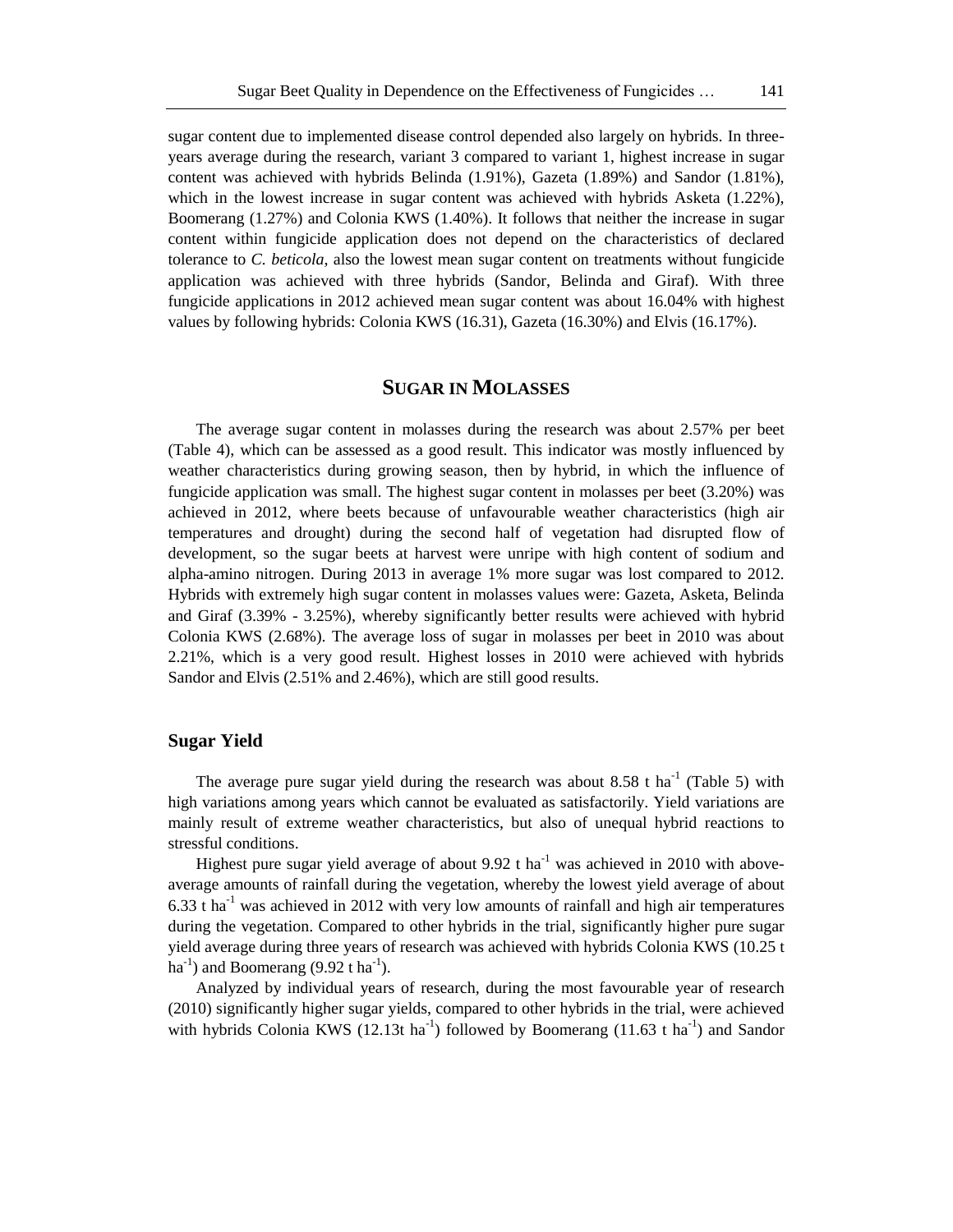$(11.19 \text{ t} \text{ ha}^{-1})$ . In the year with the lowest yields  $(2012)$ , highest yields (higher than 7 t ha<sup>-1</sup>) were achieved with hybrids Colonia KWS and Boomerang.

| Hybrid (A)          | Variant $(B)$  | Year $(C)$ |              |            | Average    |  |
|---------------------|----------------|------------|--------------|------------|------------|--|
|                     |                | 2010       | 2011         | 2012       |            |  |
| Belinda             | $\mathbf{1}$   | 2.04       | 2.25         | 3.24       | 2.51       |  |
|                     | $\overline{2}$ | 2.29       | 2.14         | 3.34       | 2.59       |  |
|                     | 3              | 2.01       | 2.28         | 3.42       | 2.57       |  |
| Average             |                | 2.11       | 2.22         | 3.33       | 2.55       |  |
| Colonia KWS         | $\mathbf{1}$   | 2.00       | 2.21         | 2.67       | 2.29       |  |
|                     | $\overline{2}$ | 1.90       | 2.21         | 2.64       | 2.25       |  |
|                     | $\overline{3}$ | 2.26       | 2.14         | 2.71       | 2.37       |  |
| Average             |                | 2.05       | 2.19         | 2.68       | 2.30       |  |
| Elvis               | 1              | 2.18       | 2.23         | 3.14       | 2.52       |  |
|                     | $\overline{2}$ | 2.75       | 2.14         | 3.07       | 2.65       |  |
|                     | 3              | 2.47       | 2.28         | 3.17       | 2.64       |  |
| Average             |                | 2.46       | 2.22         | 3.12       | 2.60       |  |
| Sandor              | $\mathbf{1}$   | 2.51       | 2.39         | 3.21       | 2.70       |  |
|                     | $\overline{2}$ | 2.56       | 2.23         | 3.12       | 2.63       |  |
|                     | 3              | 2.48       | 2.14         | 3.18       | 2.60       |  |
| Average             |                | 2.51       | 2.25         | 3.17       | 2.65       |  |
| Boomerang           | 1              | 2.03       | 2.28         | 3.32       | 2.55       |  |
|                     | $\overline{2}$ | 2.27       | 2.17         | 3.26       | 2.56       |  |
|                     | 3              | 2.12       | 2.27         | 3.35       | 2.58       |  |
| Average             |                | 2.14       | 2.24         | 3.31       | 2.56       |  |
| Giraf               | $\mathbf{1}$   | 2.05       | 2.54         | 3.29       | 2.62       |  |
|                     | $\mathbf{2}$   | 2.35       | 2.43         | 3.19       | 2.66       |  |
|                     | $\overline{3}$ | 1.75       | 2.26         | 3.27       | 2.43       |  |
| Average             |                | 2.05       | 2.41         | 3.25       | 2.57       |  |
| Asketa              | 1              | 2.25       | 2.54         | 3.42       | 2.74       |  |
|                     | $\overline{2}$ | 2.34       | 2.47         | 3.26       | 2.69       |  |
|                     | 3              | 2.15       | 2.44         | 3.36       | 2.65       |  |
| Average             |                | 2.25       | 2.48         | 3.35       | 2.69       |  |
| Gazeta              | 1              | 2.14       | 2.62         | 3.40       | 2.72       |  |
|                     | $\overline{2}$ | 2.28       | 2.52         | 3.37       | 2.72       |  |
|                     | $\overline{3}$ | 1.99       | 2,39         | 3.41       | 2.59       |  |
| Average             |                | 2.14       | 2.51         | 3.39       | 2.68       |  |
| Total average 1     |                | 2.15       | 2.38         | 3.21       | 2.58       |  |
| Total average 2     |                | 2.34       | 2.29         | 3.16       | 2.59       |  |
| Total average 3     |                | 2.15       | 2.28         | 3.23       | 2.55       |  |
| Total average       |                | 2.21       | 2.31         | 3.20       | 2.57       |  |
| LSD <sub>0.05</sub> |                | $A - 0.08$ | $A - 0.10$   | $A - 0.08$ | $A - 0.09$ |  |
|                     |                | $B - n.s$  | $B - 0.06$   | B - n.s.   | $B - n.s.$ |  |
|                     |                |            |              |            | $C - 0.07$ |  |
| LSD <sub>0.01</sub> |                | $A - 0.11$ | $A - 0.13$   | $A - 0.10$ | $A - 0.12$ |  |
|                     |                | $B - n.s.$ | $\rm B-0.08$ | $B - n.s.$ | B - n.s.   |  |
|                     |                |            |              |            | $C - 0.09$ |  |

# **Table 4. Sugar in molasses (% per beet) depending of hybrid, protection of fungicides and year**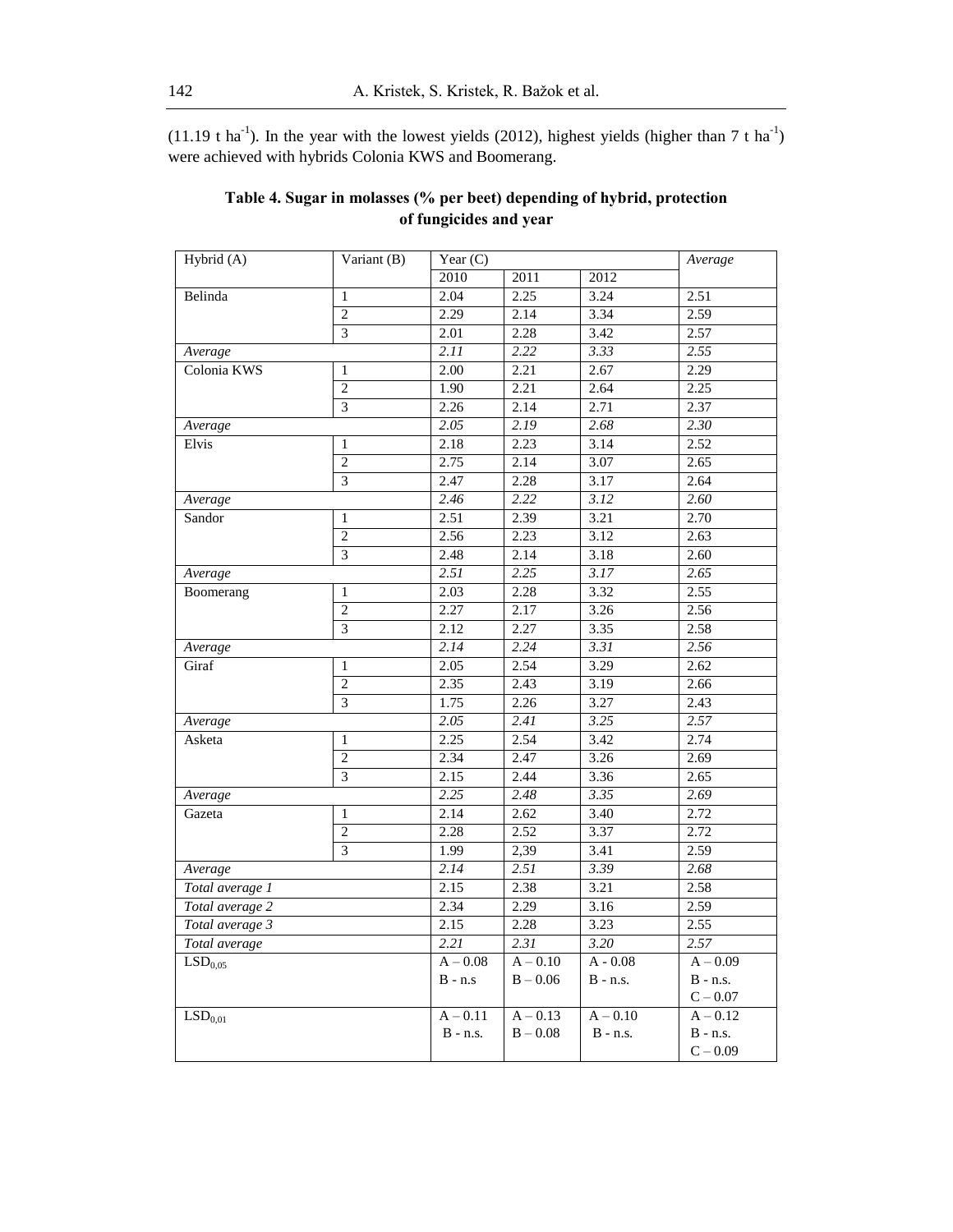| Hybrid $(A)$                   | Variant (B)             |            | Year $(C)$ |            |            |  |
|--------------------------------|-------------------------|------------|------------|------------|------------|--|
|                                |                         | 2010       | 2011       | 2012       |            |  |
| Belinda                        | $\mathbf{1}$            | 7.24       | 5.82       | 4.87       | 5.97       |  |
|                                | $\overline{2}$          | 9.89       | 8.13       | 6.30       | 8.16       |  |
|                                | $\overline{3}$          | 12.09      | 8.86       | 7.25       | 9.40       |  |
| Average                        |                         | 9.73       | 7.66       | 6.14       | 7.84       |  |
| Colonia KWS                    | $\mathbf{1}$            | 9.98       | 9.85       | 6.50       | 8.78       |  |
|                                | $\overline{2}$          | 12.27      | 11.12      | 7.69       | 10.36      |  |
|                                | $\overline{3}$          | 14.13      | 12.68      | 8.07       | 11.62      |  |
| Average                        |                         | 12.13      | 11.21      | 7.42       | 10.25      |  |
| Elvis                          | $\mathbf{1}$            | 5.87       | 7.45       | 3.99       | 5.77       |  |
|                                | $\overline{2}$          | 7.06       | 9.25       | 5.45       | 7.25       |  |
|                                | 3                       | 7.82       | 9.65       | 5.89       | 7.79       |  |
| Average                        |                         | 6.92       | 8.79       | 5.11       | 6.94       |  |
| Sandor                         | $\mathbf{1}$            | 8.04       | 8.11       | 5.32       | 7.16       |  |
|                                | $\overline{2}$          | 11.31      | 10.94      | 6.35       | 9.53       |  |
|                                | $\overline{3}$          | 14.21      | 11.11      | 7.32       | 10.88      |  |
| Average                        |                         | 11.19      | 10.05      | 6.33       | 9.19       |  |
| Boomerang                      | $\mathbf{1}$            | 9.11       | 9.67       | 6.72       | 8.50       |  |
|                                | $\overline{2}$          | 12.19      | 10.94      | 7.91       | 10.35      |  |
|                                | $\overline{3}$          | 13.60      | 11.58      | 7.59       | 10.93      |  |
| Average                        |                         | 11.63      | 10.73      | 7.41       | 9.92       |  |
| Giraf                          | $\mathbf{1}$            | 6.43       | 6.58       | 5.01       | 6.00       |  |
|                                | $\overline{2}$          | 8.75       | 9.43       | 6.81       | 8.33       |  |
|                                | $\overline{3}$          | 10.00      | 10.54      | 7.61       | 9.38       |  |
| Average                        |                         | 8.39       | 8.85       | 6.48       | 7.91       |  |
| Asketa                         | $\,1$                   | 8.20       | 8.68       | 5.05       | 7.31       |  |
|                                | $\overline{c}$          | 9.72       | 10.45      | 6.33       | 8.83       |  |
|                                | $\overline{3}$          | 12.53      | 11.50      | 6.72       | 10.25      |  |
| Average                        |                         | 10.15      | 10.21      | 6.03       | 8.80       |  |
| Gazeta                         | $\,1$                   | 6.60       | 7.09       | 4.70       | 6.00       |  |
|                                | $\overline{2}$          | 8.01       | 8.91       | 5.81       | 7.58       |  |
|                                | $\overline{\mathbf{3}}$ | 13.37      | 9.57       | 6.57       | 9.84       |  |
| Average                        |                         | 9.20       | 8.52       | 5.69       | 7.81       |  |
| Total average 1                |                         | 7.64       | 7.91       | 5.27       | 6.94       |  |
| Total average 2                |                         | 9.90       | 9.92       | 6.58       | 8.80       |  |
| Total average 3                |                         | 12.22      | 10.69      | 7.13       | 10.01      |  |
| Total average                  |                         | 9.92       | 9.50       | 6.33       | 8.58       |  |
| LSD <sub>0.05</sub>            |                         | $A - 0.55$ | $A - 0.25$ | $A - 0.62$ | $A - 0.54$ |  |
|                                |                         | $B - 0.52$ | $B - 0.41$ | $B - 0.37$ | $B - 0.46$ |  |
|                                |                         |            |            |            | $C - 0.39$ |  |
| $\overline{\text{LSD}}_{0.01}$ |                         | $A - 0.72$ | $A - 0.33$ | $A - 0.81$ | $A - 0.71$ |  |
|                                |                         | $B - 0.68$ | $B - 0.54$ | $B - 0.49$ | $B - 0.60$ |  |
|                                |                         |            |            |            |            |  |

**Table 5. Sugar yield (t ha-1 ) u zavisnosti od hibrida, zaštite fungicidima i godine**

Significant impact on sugar yield had also fungicide apllication. Already one fungicide application resulted in sugar yield average increase by 1.86 t ha<sup>-1</sup>, which in three fungicide applications increased the average by 3.06 t ha<sup>-1</sup> compared to the control and by 1.21 t ha<sup>-1</sup>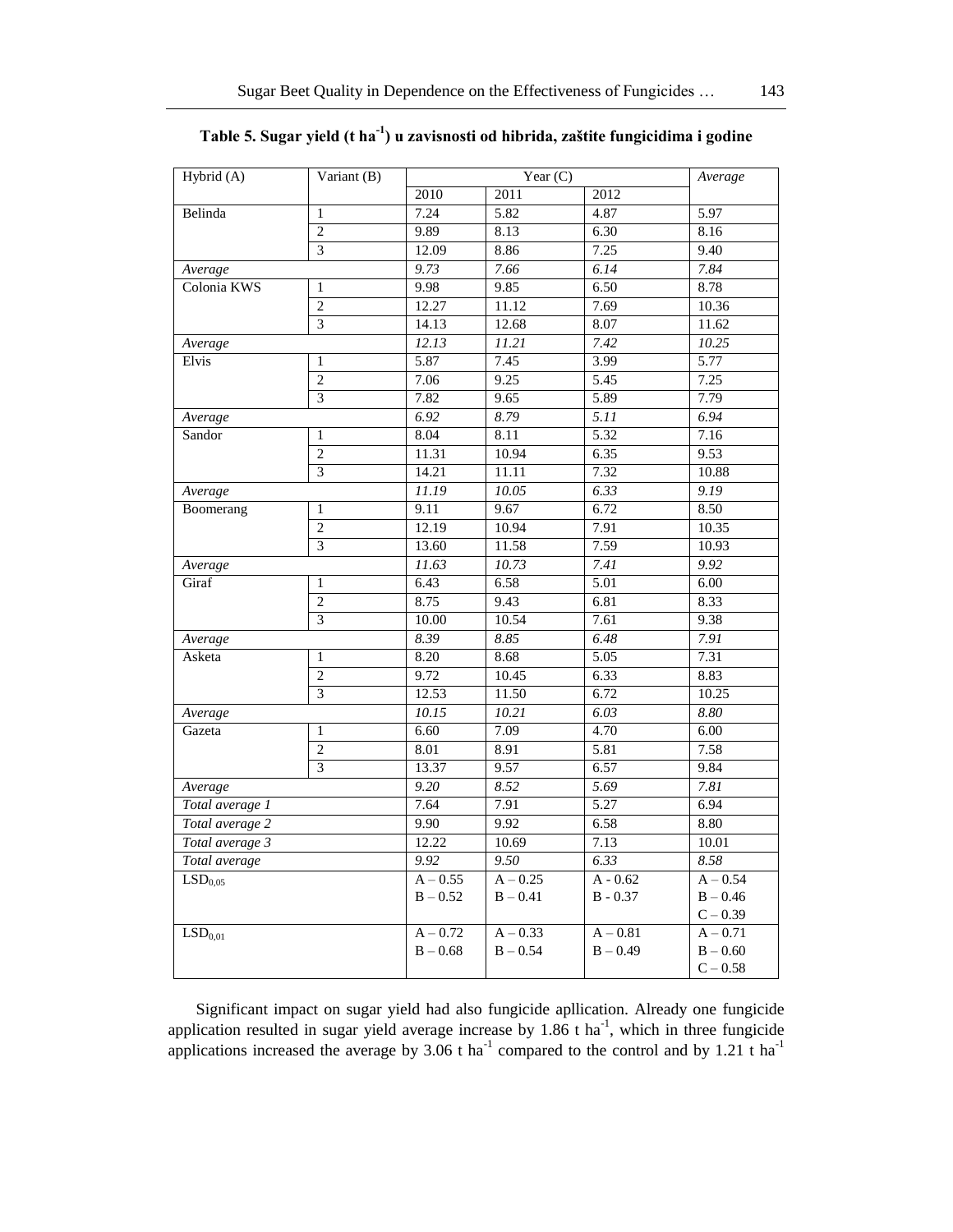compared to variant 2. Because of leaf damages caused by *C. beticola* Sacc. sugar yield on the control was decreased by 21.14% compared to the variant with one fungicide application and by 30.67% compared to the variant with three fungicide applications. Higher losses due to disease development were expected during the humid year 2010 and smaller in the remaining two dry years.

The lowest sugar yield on treatments without fungicide application in three-years average was achieved with hybrids Elvis, Belinda, Gazeta and Giraf. The pure sugar yield increase with three fungicide applications was lowest with hybrid Elvis  $(2.0 \text{ t} \text{ ha}^{-1})$ , then Belinda and Giraf (3.4 t ha<sup>-1</sup>) and highest with hybrid Gazete (3.8 t ha<sup>-1</sup>), what shows that the effectiveness of fungicide application is not dependent on declared tolerance to *C. beticola* Sacc.

#### *Analysis of Sugar Beet Leaf Damage Caused by the Attack of Cercospora beticola Sacc*

The intensity of sugar beet leaf damage caused by *C. beticola* Sacc. depended on the number of fungicide applications, hybrid and year of research. In average, the sugar beet leaf damage, during all the three years of research, caused by *C. beticola* Sacc*.* was relatively high and ranged up to 2.67 (Table 6).

| Hybrid (A)  | Variant (B)    | Year $(C)$ |      |      | Average           |  |
|-------------|----------------|------------|------|------|-------------------|--|
|             |                | 2010       | 2011 | 2012 |                   |  |
| Belinda     | $\mathbf{1}$   | 4.75       | 4.25 | 4.15 | 4.38              |  |
|             | $\overline{2}$ | 3.56       | 3.38 | 3.45 | $\overline{3.46}$ |  |
|             | 3              | 1.75       | 1.42 | 1.12 | 1.43              |  |
| Average     |                | 3.35       | 3.02 | 2.91 | 3.09              |  |
| Colonia KWS | $\mathbf{1}$   | 4.10       | 3.60 | 3.13 | 3.61              |  |
|             | $\overline{2}$ | 2.70       | 2.50 | 2.63 | 2.61              |  |
|             | 3              | 0.75       | 0.43 | 0.50 | 0.56              |  |
| Average     |                | 2.52       | 2.18 | 2.09 | 2.26              |  |
| Elvis       | $\mathbf{1}$   | 4.50       | 4.10 | 4.24 | 4.28              |  |
|             | $\overline{2}$ | 3.84       | 3.10 | 3.25 | 3.40              |  |
|             | 3              | 2.54       | 1.52 | 1.63 | 1.90              |  |
| Average     |                | 3.63       | 2.91 | 3.04 | 3.19              |  |
| Sandor      | $\mathbf{1}$   | 5.00       | 4.00 | 4.30 | 4.43              |  |
|             | $\overline{2}$ | 3.10       | 3.13 | 3.10 | 3.11              |  |
|             | $\mathfrak{Z}$ | 0.62       | 0.83 | 0.75 | 0.74              |  |
| Average     |                | 2.91       | 2.65 | 2.72 | 2.76              |  |
| Boomerang   | $\mathbf{1}$   | 4.75       | 4.23 | 4.00 | 4.33              |  |
|             | $\overline{2}$ | 3.16       | 2.75 | 2.73 | 2.88              |  |
|             | $\overline{3}$ | 1.10       | 0.86 | 1.10 | 1.02              |  |
| Average     |                | 3.00       | 2.61 | 2.61 | 2.74              |  |
| Giraf       | $\mathbf{1}$   | 5.00       | 4.25 | 4.35 | 4.53              |  |
|             | $\mathfrak{2}$ | 3.95       | 3.55 | 2.78 | 3.43              |  |
|             | 3              | 2.75       | 1.33 | 1.50 | 1.86              |  |
| Average     |                | 3.90       | 3.04 | 2.88 | 3.27              |  |

| Table 6. Analysis of sugar beet leaf damage caused by the attack |  |
|------------------------------------------------------------------|--|
| of Cercospora beticola Sacc                                      |  |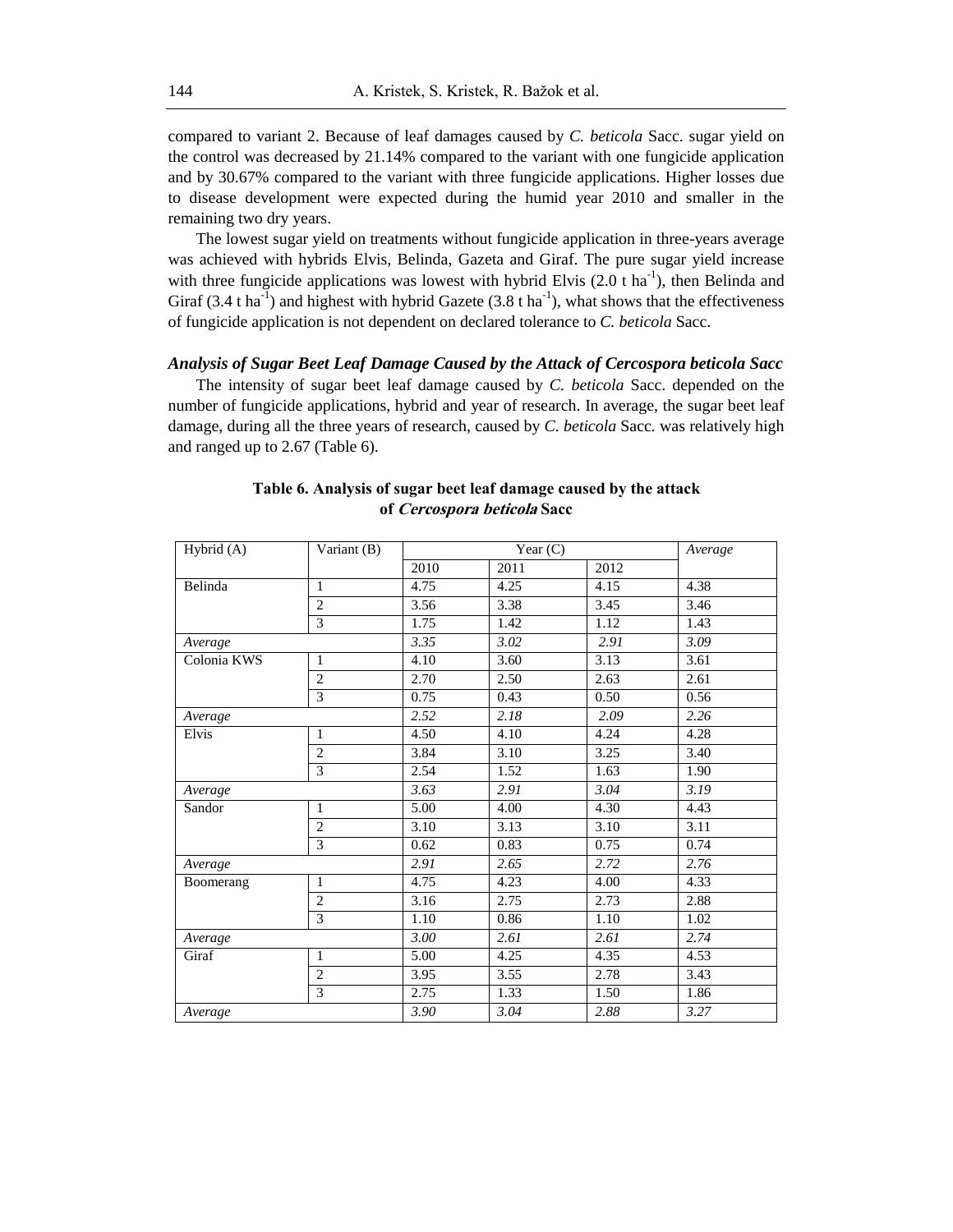| Hybrid (A)          | Variant (B)    | Year $(C)$ |            |            | Average    |
|---------------------|----------------|------------|------------|------------|------------|
|                     |                | 2010       | 2011       | 2012       |            |
| Asketa              | 1              | 3.90       | 3.45       | 3.35       | 3.57       |
|                     | $\overline{2}$ | 2.54       | 2.25       | 2.30       | 2.36       |
|                     | 3              | 0.53       | 0.45       | 0.35       | 0.44       |
| Average             |                | 2.32       | 2.05       | 2.00       | 2.12       |
| Gazeta              | 1              | 3.75       | 3.50       | 3.25       | 3.50       |
|                     | $\overline{2}$ | 2.75       | 2.34       | 2.00       | 2.36       |
|                     | 3              | 0.50       | 0.28       | 0.53       | 0.44       |
| Average             |                | 2.33       | 2.04       | 1.93       | 2.10       |
| Total average 1     |                | 4.47       | 3.92       | 3.84       | 4.08       |
| Total average 2     |                | 3.20       | 2.88       | 2.78       | 2.95       |
| Total average 3     |                | 1.15       | 0.89       | 0.94       | 0.99       |
| Total average       |                | 2.94       | 2.56       | 2.52       | 2.67       |
| LSD <sub>0.05</sub> |                | $A - 0.43$ | $A - 0.41$ | $A - 0.49$ | $A - 0.47$ |
|                     |                | $B - 0.42$ | $B - 0.33$ | $B - 0.27$ | $B - 0.46$ |
|                     |                |            |            |            | $C - 0.28$ |
| LSD <sub>0.01</sub> |                | $A - 0.56$ | $A - 0.54$ | $A - 0.64$ | $A - 0.62$ |
|                     |                | $B - 0.55$ | $B - 0.43$ | $B - 0.36$ | $B - 0.60$ |
|                     |                |            |            |            | $C - 0.37$ |

The highest leaf damages were during the humid year 2010 with an average grade for all hybrids and treatments of about 2.94. In 2010 the average grade on the variant without fungicide application was 4.47 and 1.15 on the variant with three fungicide applications. The grades on variant 1 ranged in that year from 3.75 (hybrid Gazeta) to 5.0 (hybrids Giraf and Sandor), to 4.75 (non tolerant hybrid Belinda) respectively. At the same time, grades on variant 3 ranged from 0.50 (hybrid Gazeta) to 2.75 (hybrid Giraf), while the grade of sensitive hybrid Belinda was below 1.75. Already these data show the insufficient tolerance of today's hybrids to sugar beet leaf disease caused by *Cercospora beticola* Sacc. in climates with warm and humid summers and the incorrect labeling of tolerance which cannot be accepted in practice. The lowest leaf damages were achieved in dry 2012 with an average grade of 2.52 in a range from 3.13 (Colonia KWS) to 4.35 (Giraf) on the variant without fungicide application and in range from 0.35 (Asketa) to 1.63 (Elvis) on the variant with three fungicide applications.

Within the research, hybrid Giraf was the most sensitive hybrid to leaf disease caused by *C. beticola* Sacc., whereby hybrids Gazeta and Asketa showed significantly higher tolarance compared to other hybrids. However, the tolerance of these hybrids is still insufficient under such weather conditions, so the application of fungicides in sugar beet production is still an obligatory measure. Furthermore, achieved results show that the declared tolerance of hybrids is not accurate which is proved by the fact that hybrid Belinda, as the only sensitive hybrid, did not show more leaf damages compared to some hybrids declared as tolerant.

#### **DISCUSSION**

Weather conditions during vegetation have considerable effects on the growth and development of sugar beets, but also on infections, incubation period and sporulation of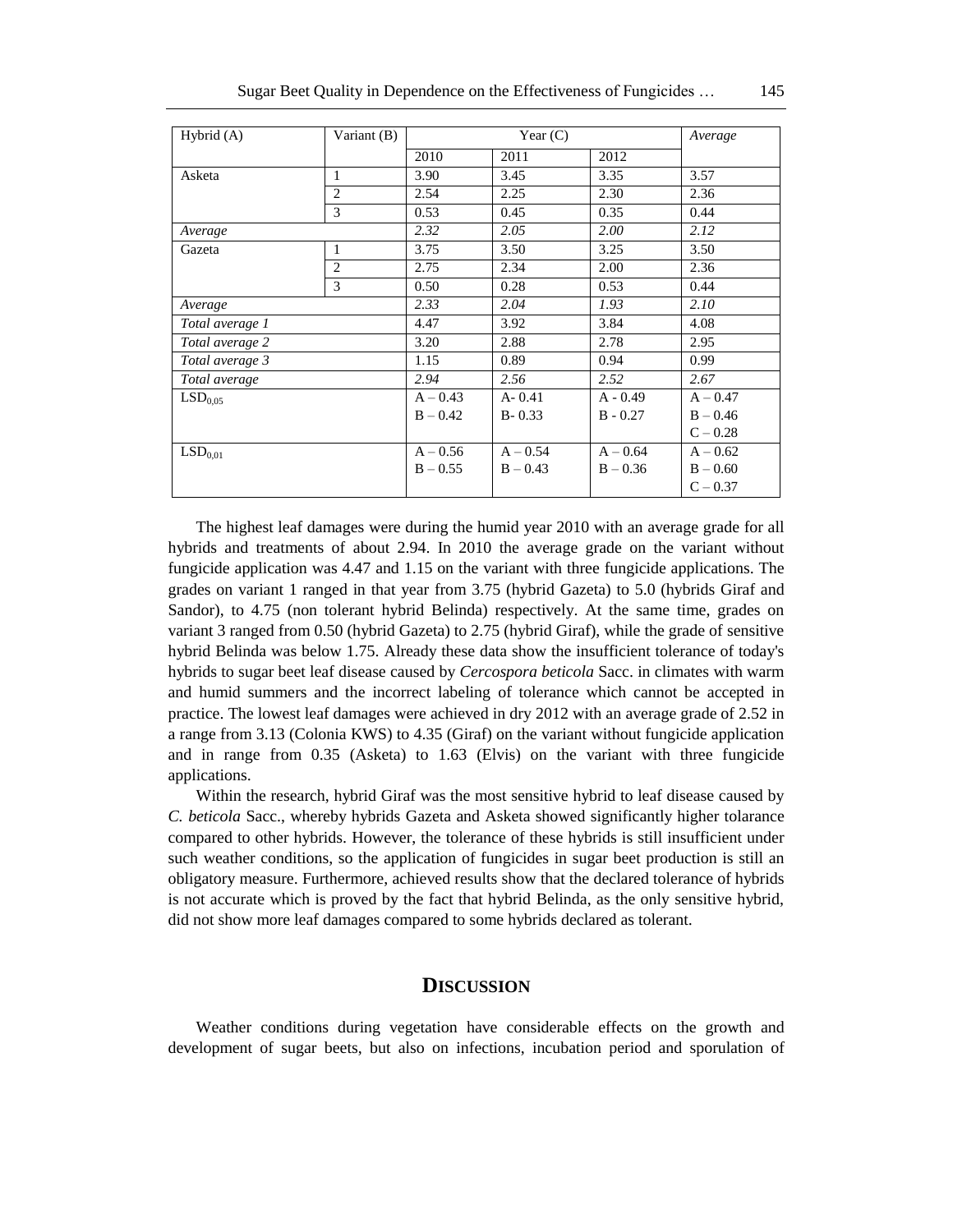fungus *Cercospora beticola* Sacc., as well as the level of damages caused by. According to a conducted research, the mean root yield and sugar yield, as well as the sugar content and the sugar in molasses was significantly depended on weather characteristics during the growing season. Root yield and sugar yield ranged from 51.15 t ha<sup>-1</sup> and 6.33 t ha<sup>-1</sup>, respectively, in 2012 to 83.67 t ha<sup>-1</sup> and 9.92 t ha<sup>-1</sup>, respectively, in 2010. At the same time sugar content during the dry year was 15.52% followed by higher sugar in molasses of about 3.32%, while during the wet year best production results were achieved. This year also provided favorable conditions for the development of disease, so in 2010 were registered the greatest damage, in which fungicide application recorded the highest increase of analyzed production results. Obtained results about the impact of weather characteristics on achieved root and pure sugar yield, as well as on the root quality are in line with the results registered by Pospišil et al. (2006), Kristek et al. (2006) and Kristek et al. (2013).

Realization of increasing root yield and root quality of sugar beet is constantly a desire and an effort of sugar beet producers. That is why they launch numerous measures to improve the production, among them, one of the most important measures is to preserve leaf health in order to reduce leaf restoring processes and to keep photosynthesis processes as high as possible. The impact of leaf preserve by fungicide applications is given by the achieved results. On the treatment without fungicide application the lowest results were achieved, so the mean root yield was  $61.21$  t ha<sup>-1</sup>, mean sugar content was 13.92% and mean sugar yield was 6.94 t ha<sup>-1</sup>. One fungicide application increases the root yield by 8.7 t ha<sup>-1</sup> (14.22%), sugar content by 1.27% (relative 9.13%) and sugar yield by 1.86 t ha<sup>-1</sup> (26.84%), whereas three fungicide applications increases root yield by 15.92 t ha<sup>-1</sup> (26.01%), sugar content by 1.61% (relative 11.57%) and sugar yield by 3.07 t ha<sup>-1</sup> (44.24%). In a two years research included two locations and one fungicide application Rešić (2003) achieved, in the first year of research, an increase of root yield by 8.02 t ha<sup>-1</sup> (15.79%) compared to the control, with two fungicide applications the increase was even higher by 12.74 t ha<sup>-1</sup> (24.50%). At the same time with one and two fungicide applications the sugar content was increased by 0.40% (relative 2.85%) and 0.74% (relative 5.29%) respectively. Sugar yield was increased by 1.33 t ha<sup>-1</sup> (18.32%) with one fungicide application and by 2.16 t ha<sup>-1</sup> (29.85%) with two fungicide applications. In the second year of research one fungicide application increased root yield by 6.40 t ha<sup>-1</sup> (16.26%), sugar content by 1.35% (relative 10.55%) and sugar yield by 1.33 t ha<sup>-1</sup>  $(18.32\%)$ , which in the increase with two fungicide applications was by 7.81 t ha<sup>-1</sup> (19.94%), 1.83% (relative 14.30%) and 1.12 t ha<sup>-1</sup> (21.52%). In a similar research with 26 sugar beet hybrids Kristek et al. (2006) achieved, in treatment with fungicides application compared to the control, an increase of root yield by 11.07 t ha<sup>-1</sup> (14.08%), sugar content by 1,00% (relative 7,1%) and sugar yield by 2.08 t ha<sup>-1</sup> (23.00%). Glavaš-Tokić (2009) reported that with one fungicide application the sugar yield was increased by 1.01 t ha<sup>-1</sup> (10.8%) compared to the control and with two fungicide applications by 1.84 t ha<sup>-1</sup> (19.6%), as well as fungicide efficiency depended on genotype. In sensitive hybrids with one fungicide application the sugar yield was increased by 1.30 t ha<sup>-1</sup> (15.5%) and with two fungicide applications by 2.33 t  $ha^{-1}$  (29.5%). Application of fungicides is necessary in Croatia as concluded Kristek et al. (2008) after a three years research with 23 sugar beet hybrids in conditions of natural infection with and without fungicide applications. On treatment without fungicide application, because of leaf damages, compared to treatment with fungicide application and preserved leaves the decrease was by 11.5 t ha<sup>-1</sup> (13.0%) for root yield, 1.35% (relative 8.4%) for sugar content and  $2.5$  t ha<sup>-1</sup> (20.3%) for sugar yield. In favorable year for disease development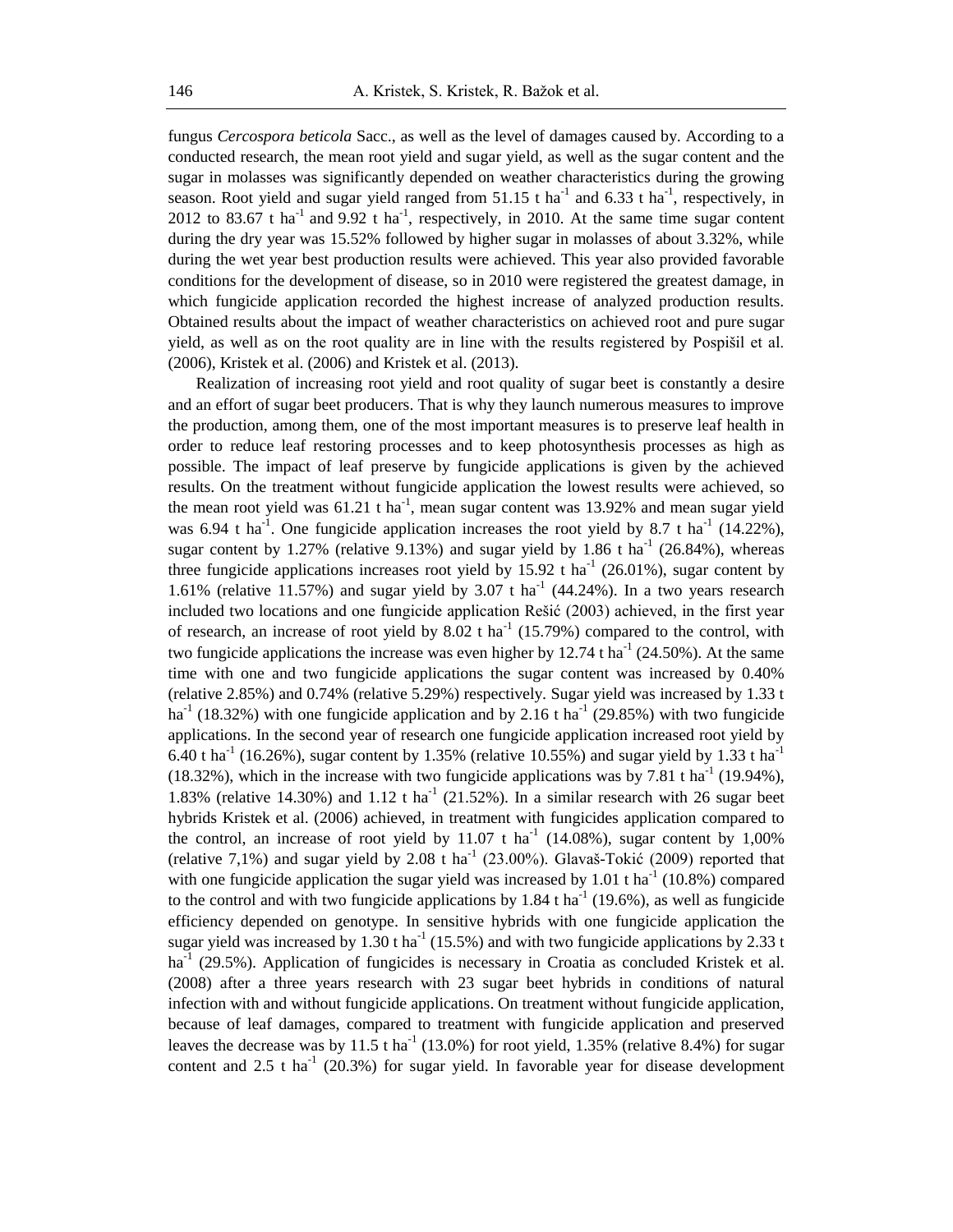losses in production were even higher, so root yield was lower for 15 t ha<sup>-1</sup>, sugar content for 1.88% and sugar yield for  $3.72$  t ha<sup>-1</sup>. Also with other hybrids similar results were achieved in this research where the largest decrease was in 2010. In a two year field trial on two locations Kristek et al. (2006) reported a visual rating of leaf damages caused by *C. beticola* in a scale from 0-5, for all hybrids on treatment without fungicides application the grade was 3.17 and for the hybrids on treatment with fungicides application the grade was only 1.53. Three hybrids showed higher tolerance: Canaria, Palma and Europe. Within the research the average grade for all hybrids in condition without use of fungicide was 4.08, in conditions with one fungicide application the average grade was 2.95 and in conditions with three applications the average grade was 0.99. Significantly higher tolerance compared to other hybrids showed Gazeta, Asketa and Colonia KWS, while most sensitive showed to be Giraf, Elvis and Belinda. According to sugar yield significantly better, compared to other hybrids, were Colonia KWS and Boomerang. Kristek et al. (2011) achieved the highest sugar yield using the hybrids Gazeta, Merak and Severina.

# **CONCLUSION**

Based on the three-year research production values of 8 sugar beet hybrids grown on eutric brown soil in eastern Croatia under conditions of natural infection by pathogenic fungus *Cercospora beticola* Sacc. in variants with and without fungicide application, the following can be concluded:

- Root yield, sugar content and sugar yield as well as leaf damages depended on the number of fungicide treatments, hybrids and weather conditions during the growing season;
- On variant without fungicide application (1) lower root yield of about 8.7 t ha<sup>-1</sup> (12.45%) was achieved, sugar content was lower for 1.27% (relative 8.36%) and sugar yield was lower for 1.86 t ha<sup>-1</sup> (21.14%) compared to variant with one fungicide application (2). Compared to variant with three fungicide applications (3) root yield was lower for 15.92 t ha<sup>-1</sup> (20.64%), sugar content was lower for  $1.61\%$ (relative 10.37) and sugar content was lower for 3.07 t ha<sup>-1</sup> (30.67%);
- In 2010, when we had favourable weather conditions for plant growth but also for leaf disease attack (warm and humid summer), best production results were achieved, but also greatest decrease in root yield, pure sugar yield and sugar beet quality was recorded on variant without funigicide application;
- Hybrids in research differed among themselves, but the impact of hybrids on production values is less than the impact of fungicide application. During the research, highest root yields were achieved with hybrids Boomerang, Colonia KWS and Sandor. The highest sugar content were found in Colonia KWS, Asketa and Boomerang. The lowest content of sugar in molasses had hybrid Colonia KWS. According to pure sugar yield hybrids Colonia KWS and Boomerang were better then the others;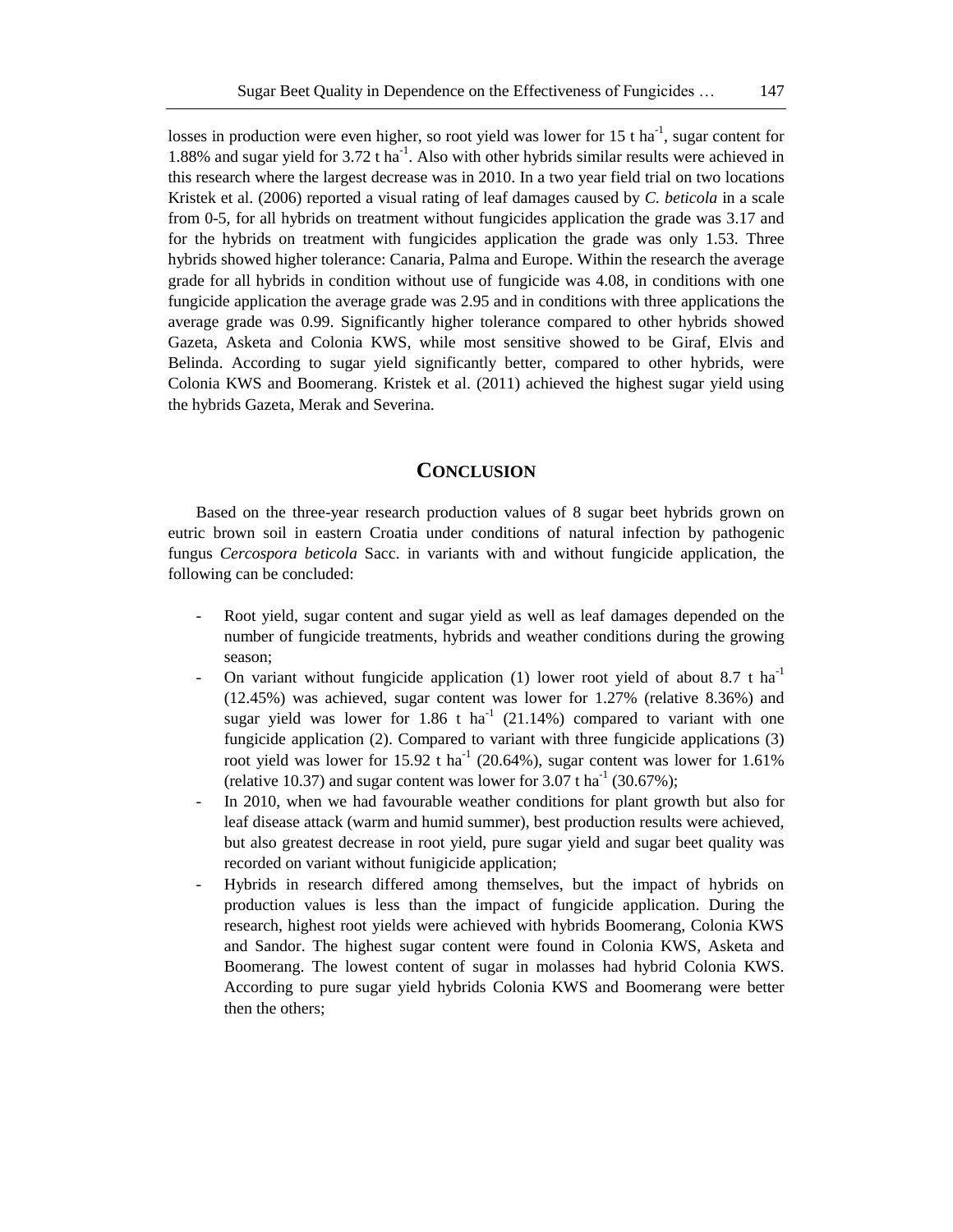- The highest tolerance to leaf spot disease caused by *Cercospora beticola* Sacc. with a minimum average grade of leaf damages have shown hybrids Gazeta, Asketa and Colonia KWS.
- Damage because of omitted fungicide applications were highly significant for all hybrids, so the regular fungicide application against *C. beticola* Sacc., in these climates, it is still obliged and very cost effective measure in sugar beet production.

#### **REFERENCES**

- [1] Biancardi, E., Colombo, M., De Biaggi, M., Ghedini, R., Stevanato, P. (2001.): Protektive, Curative and eradikant aktivity of the Strobilurin fungicide Azoxystrobin against *C. beticola* and Erisiphe betae. *Journal of Phytopathology* 151 (11-12): 647- 651.
- [2] Buchholz, K., Märländer, B., Puke, H., Glattkowski, H., Thielecke, K. (1995.): Neubewertung des technischen Wertes von Zuckerrüben. *Zuckerindustrie* 120:113–121.
- [3] Glavaš-Tokić, R.(2009.): Utjecaj genotipa, mikroflore tla i zaštite od parazitne gljive Cercospora brticola Sacc. na elemente prinosa i kvalitete šećerne repe. Master of Science Thesis. University of J. J. Strossmayer. Faculty of Agriculture in Osijek.
- [4] Hoffman, G. M., Schmutterer, H. (1999.): Parasitäre Krankheiten und Schädlinge an landwirtschaftlichen Nutzpflantzen. *Verlag Eugen Ulmer,* 657:384-391.
- [5] Kristek, A., Glavaš-Tokić, R., Kristek, S., Antunović, M. (2006.): Značaj izbora sorte i primjene fungicida u sprječavanju pjegavosti lišća šećerne repe *Cercospora beticola* Sacc. i ostvarivanju visokih prinosa kvalitetnog korijena. *Poljoprivreda*, 12 (1): 27-34.
- [6] Kristek, A., Glavaš-Tokić, R., Kristek, S., Antunović, M. (2008.): Utjecaj oštećenja lišća šećerene repe u vegetaciji na prinos i kvalitetu korijena. Zbornik radova sa 43. hrvatskog i 3. međunarodnog simpozija agronoma. Pospišil, M. (ur.). Zagreb. Agronomski fakultet Sveučilišta u Zagrebu, *Opatija,* 18.-21. 02. 2008. 641- 645.
- [7] Kristek, A., Kristek, S., Glavaš-Tokić, R, Antunović, M., Rašić,S.,Rešić,I., Varga, I. (2013.): Prinos i kvaliteta korijena istraživanih hibrida. Poljoprivreda, 19 (1): 33-40.
- [8] Pospišil, M., Pospišil, A., Mustapić, Z., Butorac, J., Tot, I., Ţeravica, A. (2006.): Proizvodne vrijednosti istraživanih hibrida šećerne repe. Poljoprivreda, 12 (1): 16-21.
- [9] Rešić, I. (2003.): Djelotvornost fungicida i tolerantnost sorata šećerne repe na gljivu *Cercospora beticola* Sacc. Master of Science Thesis. University of J. J. Strossmayer. Faculty of Agriculture in Osijek.
- [10] Ruppel.,E.G., (1995.): Cercospora leaf spot. U Compendium of Beet Diseases and Insects, ed. By Whitnej, E.D., Duffus, E.J., APS Press, 8-9.
- [11] Sharifi, Hamid; Urazi Zade, Mohammad Reza; Hossein Pour, Mostafa; Abdollahian Nuqabi, Mohammad; Bbaba`i, Babak; Mansouri; Mandani, Hassan (2005): Effects of cercospora leaf spot on the yield losses of sugar beet lines varied in disease resistance in Dezful area. Agricultural Scientific Information and Documentation Centre, Agricultural Research and Education Organization (Iran (Islamic Republic of)) ASIDC Yaman Avenue, Chamran Highway, P.O. Box 19835-111. Tehran.
- [12] Sharifi, Hamid; Gaforzadeh dabagh,; Mandani, H.; Reza ghareb, M.; Abdollahian Noghabi, M.; Babaee, B. (2007): effect of planting date,sugar beet cultivar and